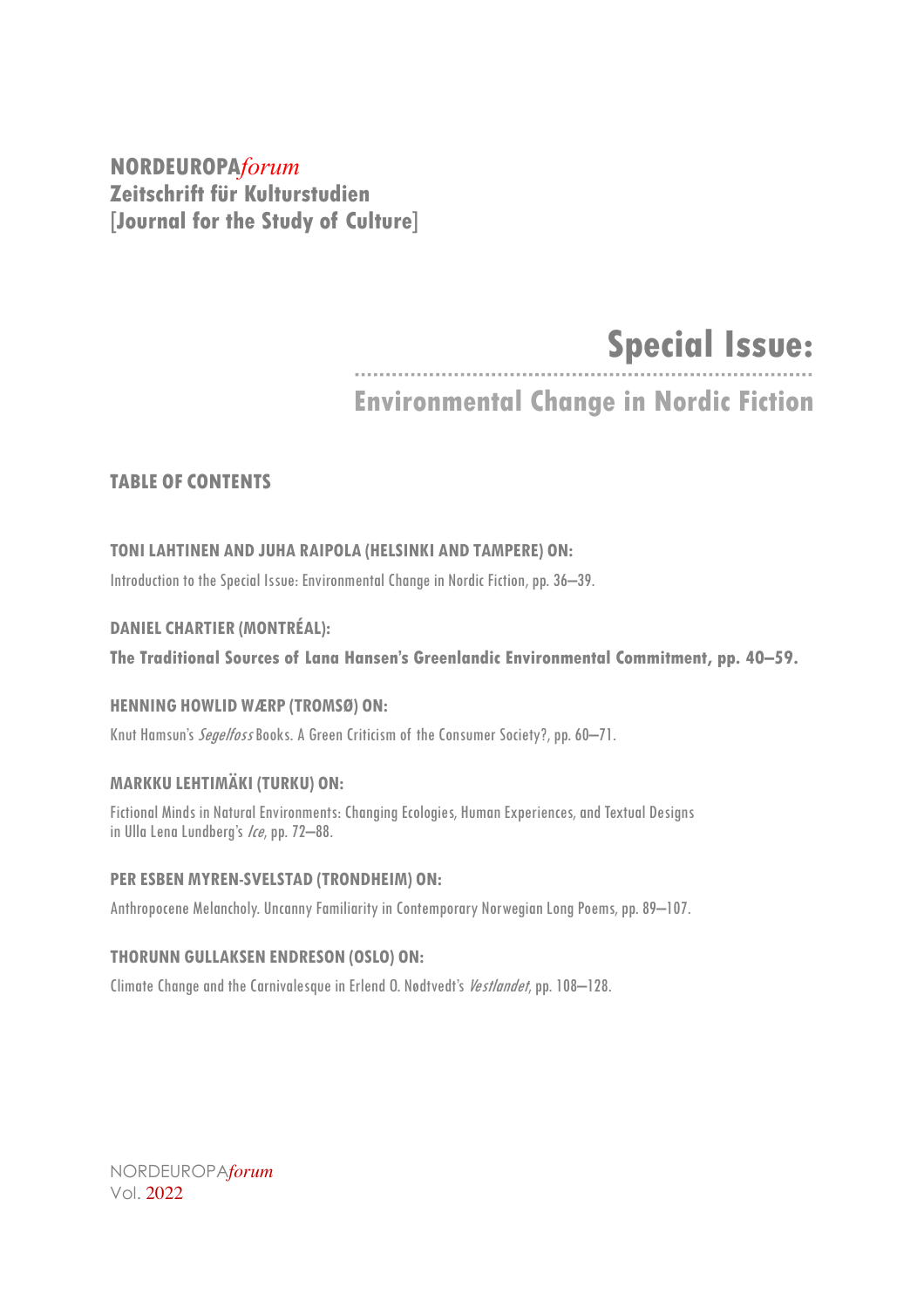**Daniel Chartier (Montréal):**

# **The Traditional Sources of Lana Hansen's Greenlandic Environmental Commitment**

# **Abstract**

Indigenous cultures have an integrated relationship with nature, and do not view it in opposition to culture, nor do they consider humans as separate from the environment. For example, the concepts of *nuna* and sila and the figure of Sedna, at the basis of the traditional Inuit thought, decenter the role of humans in the living world. In 2009, Greenlandic author Lana Hansen published a »tale about climate change«, Sila. She calls for a holistic view, using concepts that encompass humans, animals, languages, spirits, memories, plants, and resources. This article aims to review the context of publication of Hansen's tale from a point of view of Greenlandic and Inuit literature and to examine the traditional sources that it brings into play.

## **Zusammenfassung**

Indigene Kulturen stehen in einheitlicher Verbindung mit der Natur, betrachten diese weder als kulturellen Gegensatz noch den Menschen als von der Umwelt getrennt. Die Begriffe nuna und sila beispielsweise und die Gestalt der Sedna, die dem traditionellen Denken der Inuit zugrunde liegen, marginalisieren die Rolle des Menschen in seiner Lebenswelt. 2009 veröffentlichte die grönländische Autorin Lana Hansen eine »Erzählung über den Klimawandel«, Sila. Sie plädiert darin für eine ganzheitliche Sichtweise und verwendet Konzepte, die Menschen, Tiere, Sprachen, Geister, Erinnerungen, Pflanzen und Ressourcen einbeziehen. Dieser Artikel kontextualisiert Hansens Erzählung aus Sicht der grönländischen und der Inuit-Literatur und untersucht die mit eingebrachten traditionellen Quellen.

**Daniel Chartier** is full professor at the Université du Québec à Montréal, and director of the International Laboratory for Research on Images of the North, Winter and the Arctic.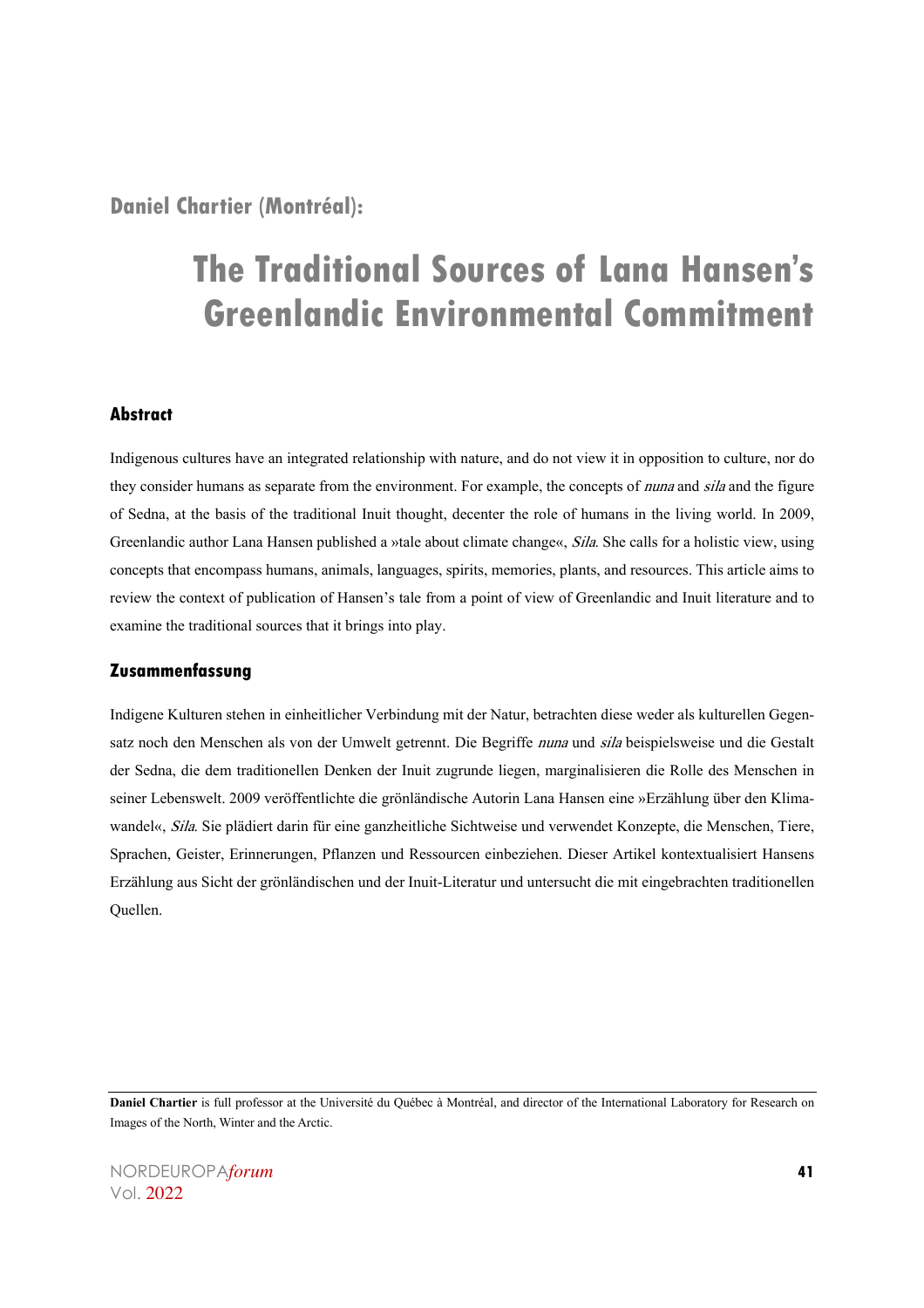# **Introduction**

For centuries, Greenland has fascinated Westerners.<sup>1</sup> We know its name is an illusion: »Greenland«, the green land, is actually a vast expanse of ice, a glacier called the *indlandsis* (or *sermersuaq* in Greenlandic), around which a narrow coast formed of rugged fjords is home to a few towns and villages. These form the Kalaallit Nunaat, the land of the Greenlanders, where Nuuk, the capital, and Qaqortoq, in the south – the birthplace of Lana Hansen – account for a good part of the 55 000 inhabitants of the country. The island is part of the Inuit world, a land that stretches from Siberia to Greenland and is home to 150 000 people who share a common language with great variations from one territory to another.

Karen Langgård and Birgit Kleist Pedersen, both professors at the University of Greenland, write that Greenlandic literature is exceptional and »often presented as a success story in a pan-Inuit context«,<sup>2</sup> although it has rarely been translated, except into Danish. The country now has a university, a national library, an association of writers, a national theater, a publishing company, and a large cultural center. By 1860, it reported a literacy rate of 100 percent, much higher than that of Europe at the same time. Greenland represents, for most other Indigenous peoples in the world, a hope and a model.

In this article, I wish to present the context of publication of Lana Hansen's tale, both from the point of view of Greenlandic literature and of Inuit literature in general, so as to examine the traditional sources (the concepts of *sila* and nuna and the figure of Sedna) which are brought into play by the author, in an environmental literary strategy which situates her work at odds with the political currents of her country, but in accordance with global positions on climate change.

# **Sila: A Positive Concept for the Environment**

Indigenous languages are a formidable reservoir of ideas and concepts that can help humanity to find sustainable ways of interacting with the rest of the living world and to find ways to survive. For this reason, the preservation of Indigenous languages is of paramount importance for World Heritage. Indigenous cultures are said to have a more integrated relationship with nature than Western ones, as they do not view nature in opposition to culture, nor do they consider humans as separate from the environment. Western notions of »ecology«, »environmentalism« and »sustainable development« are attempts to bring forth a holistic view of the world – in academic terms, we can call this »an interdisciplinary approach« – and to understand various phenomena from a diverse and broad perspective. However, when compared to Indigenous concepts, these notions appear bland and do not seem to go as far in their holistic understanding of the living world. The urgency of climate change that characterizes our times forces us to look for solutions outside Western thought systems. This explains the recognition of the importance, value, and usefulness of Indigenous knowledge and languages, including those of the Inuit world.

<sup>1</sup> On this question, see Ísleifsson 2015.

<sup>2</sup> Langgård & Pedersen 2015, p. 241. See also Berthelsen 1986; 1988.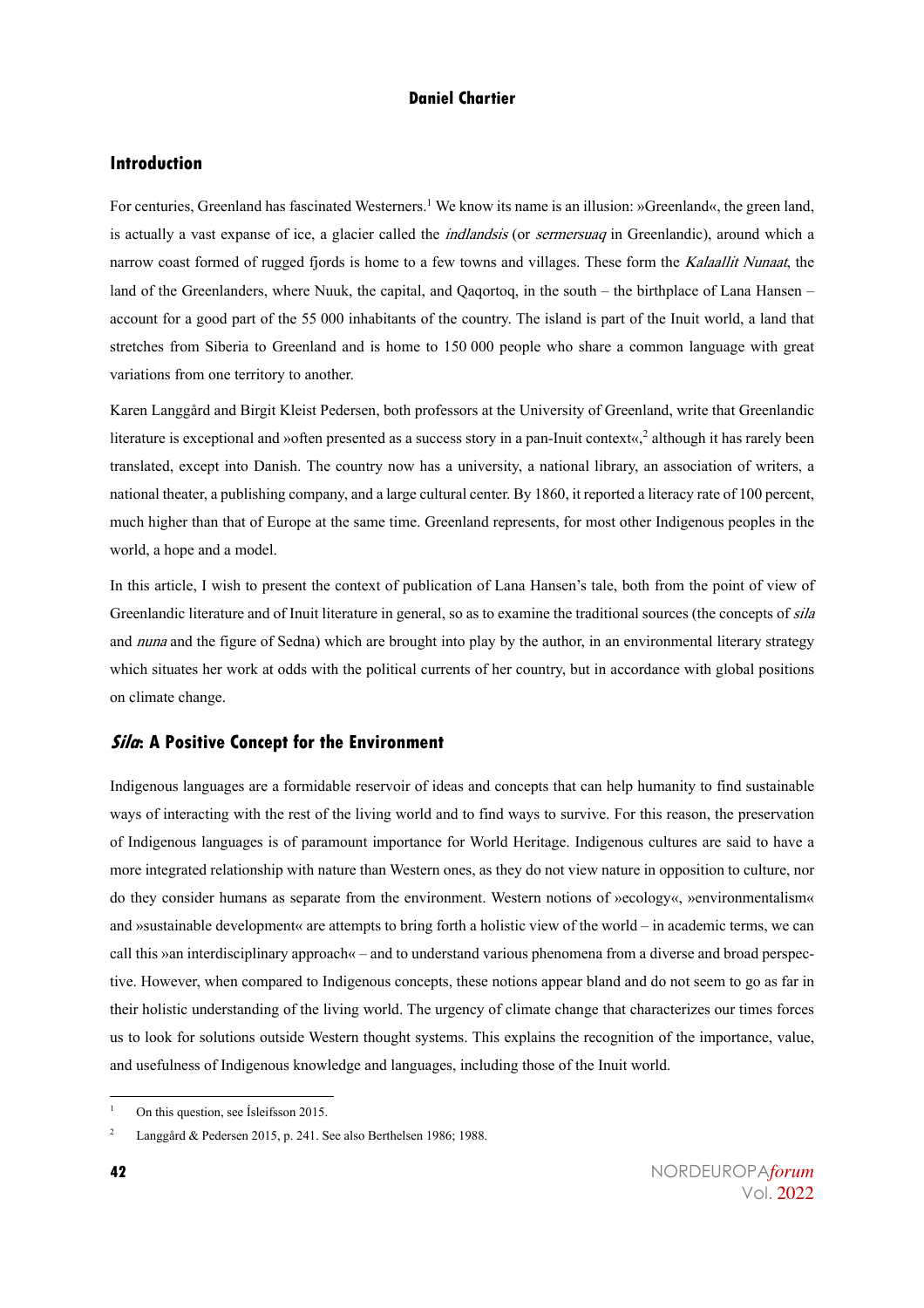Climate change modifies the living environment of the Inuit, but it also has an impact on the relationship of the population, and particularly young Inuit, to traditional knowledge and the perception of the environment.<sup>3</sup> For example, Ann Fienup-Riordan has shown in her studies of the  $Yup'i\mathcal{H}^4$  in Alaska that current changes can reinforce traditional values, practices, and knowledge. Elders can thus transmit knowledge related to the territory, climate, and environment using traditional concepts, which respond to concerns related to climate change. As we can see here with Lana Hansen's tale, there is thus a telescoping between traditional Inuit values and contemporary political points of view, in the sense that contemporary authors, such as Lana Hansen, base themselves on traditional concepts but promote innovative political positions.

For example, the concepts of *nuna* and *sila* and the figure of Sedna, at the basis of traditional Inuit thought, decenter the role of humans in the living world. The complexity of these notions also demonstrates the richness and unity of the circumpolar Inuit cultures. These related concepts, which are difficult to translate into Western languages, locate humans within a whole, where they do not occupy the center. Nuna, territoriality; sila, the source of all movement and change; Sedna, the mother of the sea. The last is at the nexus of an incredibly expansive mythology that can take multiple forms – there are more than 37 ways to designate it – and whose variations can be renewed and adapted to new times, as the »story about climate change« by Greenlander Lana Hansen demonstrates.

The different Western definitions – by ethnologists, linguists, but also environmentalists – overlap with each other without exhausting the terms. What is certain is that these concepts are *holistic*, in the sense that they integrate into the same idea a large number of relationships, consequences, and characteristics, unlike the Cartesian way of thinking, which seeks to differentiate knowledge fields to better circumscribe them. There is no guarantee that Indigenous notions can be made operational in our way of thinking:<sup>5</sup> our need for clear definitions can lead to the reduction of concepts, and therefore to a certain form of dissolution of their meaning.

The consistent use of these concepts may be surprising when one thinks of the vast expanse and the harshness of Arctic life, but the fact is undeniable: Louis-Jacques Dorais notes that the term nuna exists and is identical in all Inuit dialects.<sup>6</sup> Nowadays, it is used to name most of the political territories in which Inuit live: traditionally, it represents »the land« or »the territory«<sup>7</sup> in a broad sense, and includes not only its materiality, but also the practices, trajectories, and experiences of the living beings that inhabit it. Sila is, according to Bernard Saladin d'Anglure, »the great cosmic principle that gives meaning and movement to the universe«.<sup>8</sup> It is the main component of what

See for example Stuckenberger 2010.

<sup>4</sup> Cf. Fienup-Riordan 1994; 2010.

<sup>5</sup> Timothy B. Leduc tried to incorporate traditional Inuit knowledge into scientific thinking on climate change, including the concept of sila. He found that scientists restrict this concept to the idea of climate, while it is more complex and broader among the Inuit. Cf. Leduc 2007.

Dorais 1990, p. 49.

<sup>7</sup> Collignon 2002, p. 49.

<sup>8</sup> »le grand principe cosmique qui donne à l'univers sens et mouvement« (Saladin d'Anglure 1990, p. 11).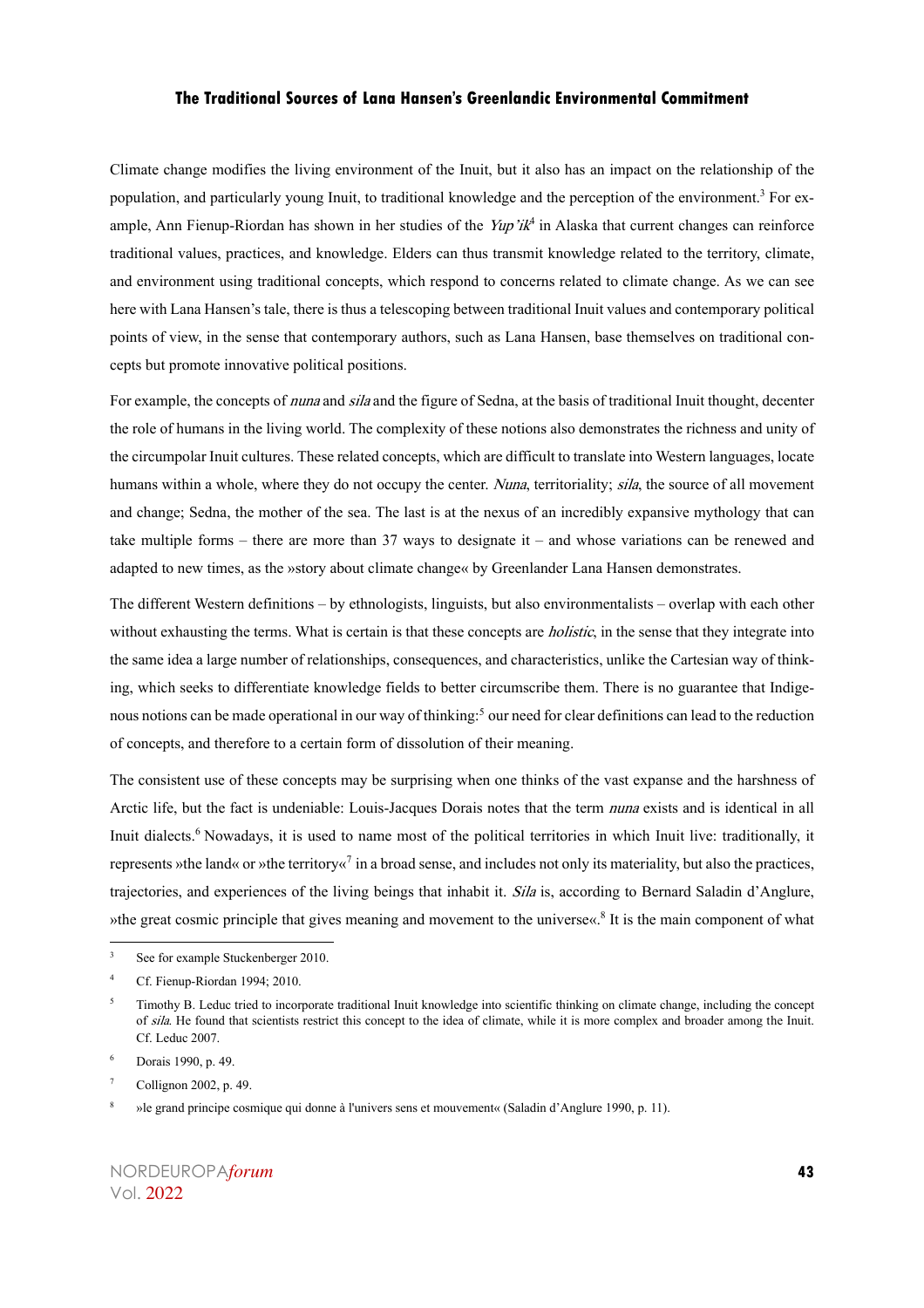exists, as well as its very soul. It is associated with climate because it is a spirit of sky, wind, and time. Unlike the figure of Sedna, silais shapeless. By extension, it refers to space, the intellect, the weather, the sky, and the universe. The concept of *sila* is of paramount importance for the survival of humanity, since it allows for the integration of elements into a whole, forming a system where humans are not separate from the rest of living beings. It is therefore unsurprising that this concept is often referenced in relation to the climate crisis.

In her book, Lana Hansen uses both the concepts of sila and nuna, and reinterprets the figure of Sedna to promote an environmental pedagogy based on narratives rather than science. According to her, it is through the transmission of stories<sup>9</sup> and legends that one can convince people to change their behaviors. Her story *Sila* is rooted in the Inuit cultural tradition. In updating the circumpolar legend of Sedna, she aims to bring environmental issues into everyday narratives and practices: »I explain that a small difference is always good«, $10$  she says in an interview.

#### **»A Tale about Climate Change«**

Sedna, the mother of the sea, is one of the oldest Inuit figures: living in the depths of the ocean, she controls the fate of humans, but they can influence her in return if they find the right way to do it. The concepts of *nuna* and *sila* and the figure of Sedna form the basis of Inuit circumpolar worldview.

Although the educational and ecological significance of Lana Hansen's book is obvious, she presents her tale first as a story for children and young adults.<sup>11</sup> It fits into the context of contemporary Greenlandic literature. Lana Hansen's book proposes an adaptation of the myth of Sedna who, as a punishment for the humans' bad treatment of the environment, disrupts the climate. A boy must coax Sedna by giving her gifts he has collected from Arctic animals and then combing her hair. Thus, the world will understand the urgency of climate change and can be saved.

Hansen first wrote this book in Greenlandic, her mother tongue. The publication of Sila marks both a break and a continuation in Greenlandic literature. Initially inspired by traditional tales and hunters' stories, and later by social realism and political activism, it now revisits its mythical figures, such as the Qivittoq<sup>12</sup> and Sedna. Hansen's pedagogical and environmental advocacy shifts the stakes of Greenlandic literary engagement, previously focused on its independence from Denmark and its struggle against colonialism, but remains in keeping with this tradition, not

The importance of the concept of »stories« over »theories« is at the core of Indigenous methodological empowerment. See Jeannotte, Lamy & St-Amand 2018.

<sup>10</sup> »Jeg forklarer at en lille forskel altid er godt.« (Kalkrup 2017)

<sup>&</sup>lt;sup>11</sup> Children's literature is experiencing a remarkable boom in Inuit societies, which sees in this literary form a way of transmitting Inuit and traditional knowledge to future generations. This is also true in all societies for the transmission of ecological knowledge to young people. Of course, children's literature is a subfield of general literature which has its own characteristics. Although these perspectives here are secondary to the study we are conducting, they raise interesting literary questions. See for example the work of Goga 2018.

<sup>&</sup>lt;sup>12</sup> Qivittoq is an interesting figure of the marginalized. As contemporary Greenlandic novelist Niviaq Korneliussen reinterprets it in her novel HOMO Sapienne, LGBT youth who commit suicide are modern-day Qivittoq. Their spirits will haunt the living. See Barron 2017.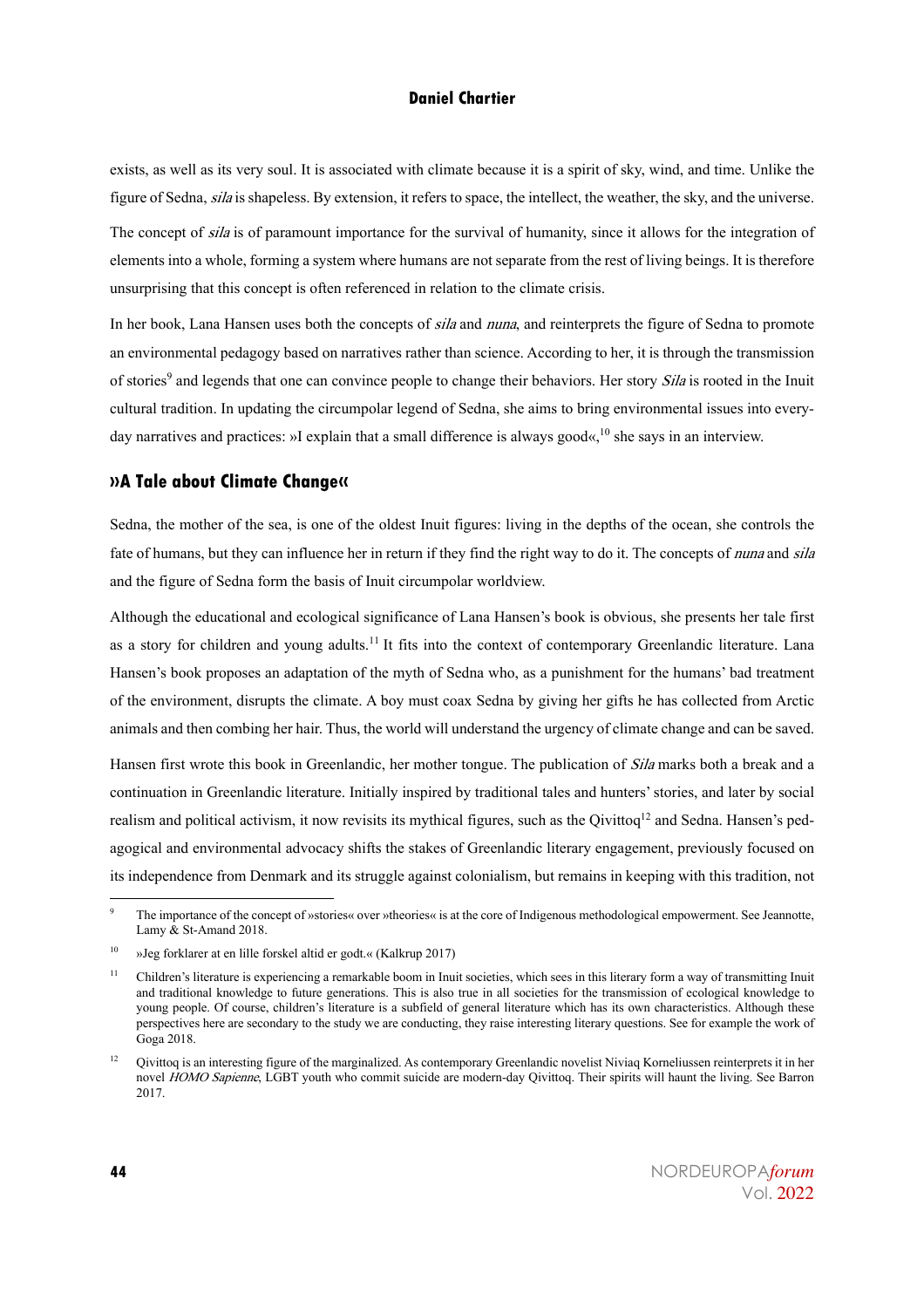only by updating the figure of the mother of the sea, but also by paying close attention to nature. Hansen sees her commitment as part of a legacy:

In our Inuit tradition, there is a desire to transmit the knowledge of the signs of nature to the next generation. From generation to generation, you can read the sea, the sky, animals, and flowers. But now, this tradition is disappearing because climate change is changing the world so much that it's hard to pass it.<sup>13</sup>

The story oscillates between the real and the imaginary,<sup>14</sup> and introduces a love story between Tulugaq, chosen to visit the mother of the sea, and Asiaq, a girl with whom he is in love and who turns out to be Sedna, as well as an evil rival, Matisi, a whimsical boy on the school playground and moreover the raven that competes with Tulugaq for Sedna's love.

The young Tulugaq, the main character of the book, is at first puzzled by his mission, not knowing how to achieve it. He can hardly believe that he can really fly in the sky like a bird and that he will be able to dive to the bottom of the ocean: »Nuka is probably going to say, ›Are you out of your mind? You can't fly – nor are you a raven. It's just your pet name – that's all it is. $\alpha^{15}$ 

As the story unfolds, Tulugaq discovers a link between everyday life and the mythical world of Greenland. It is only at the end of the story, when he visits the young Asiaq for her birthday, that he fully makes the connection between the two worlds. He then offers Asiaq a comb – the one he used to untangle Sedna's hair – made from feathers drawn from his own plumage while he was a bird. Asiaq simply remarks: »Everything is so much better since you combed my hair yesterday. $\alpha^{16}$ 

Hansen's story demonstrates how Inuit culture can help explain to children, in a simple way, the need to become aware of the importance of climate change:

This contemporary tale for children combines the millennial perspective of the Inuit of nature with current environmental issues. The story of the mother of the oceans is still relevant. All Inuit communities, as well as their culture, are now at the mercy of climate change.<sup>17</sup>

<sup>&</sup>lt;sup>13</sup> »I vores inuit-tradition har der været en skik med, at videregive kendskabet til naturens signaler til næste generation. Fra generation til generation kender man til, hvordan man kan læse havet, himlen, dyrene og blomsterne. Men nu er den tradition ved at forsvinde, fordi klimaforandringerne ændrer verden så meget, at man næsten ikke kan bruge den.« (Kalkrup 2017)

<sup>14</sup> For example, in this excerpt, the reader feels the line blurring between dream, thought, imagination, and reality: »Tulugaq thinks it's boring to cram letters on the blackboard. And he's not bored only once in a while. In fact, it's every day! Instead, he looks out the window while his thoughts wander off in various directions. Within a split second, he's able to take to his wings like a raven, away from blackboard and school, off to explore the world. When bored, Tulugaq is capable of flying infinitely far on the wings of imagination.« (Hansen 2009, p. 11.)

<sup>15</sup> Ibid., p. 19.

<sup>16</sup> Ibid., p. 53.

<sup>17</sup> Hansen 2019.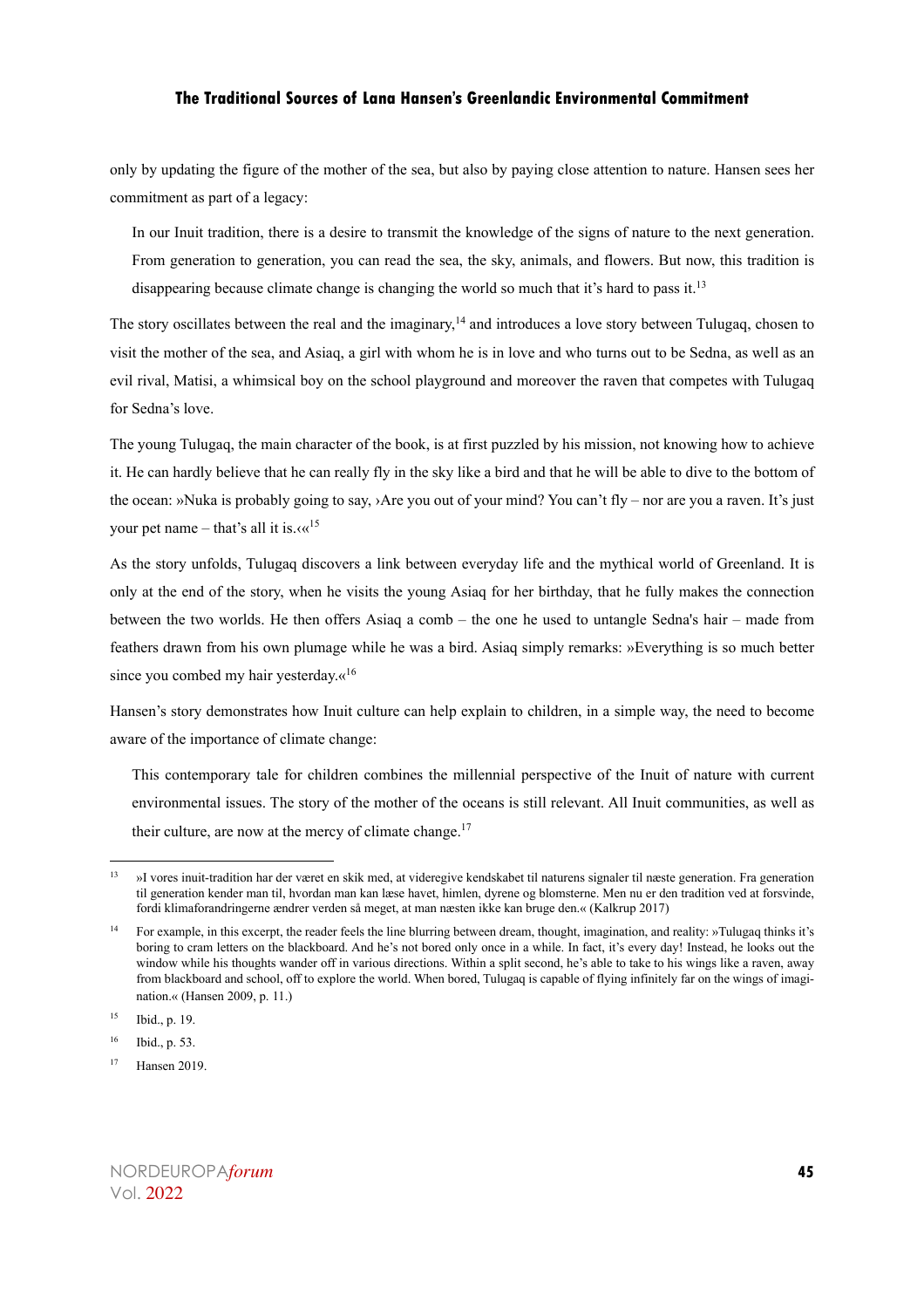### **An Environmentalist Inuit Activist**

Lana Hansen is an environmental activist and multidisciplinary artist. The idea for this story<sup>18</sup> came to her when, with her 17-year-old daughter Niini, she saw a bird staring at them on the beach. From this emotion she then had the idea of writing a story about our relation to nature and climate change, which would build on the traditional Inuit culture of Greenland. In an interview, she explains what motivated her to publish this story: »I first wrote this story for my daughter, Niini Malu Hansen, and I dedicated it to her, but also for all the children of Greenland, so that they could understand what climate change is and how we must stop pollution. $\alpha^{19}$ 

Today, she also carries an ecological message in international forums, through her work as a cultural animator with children, as well as in her multi-faceted work with songs, music, and literature. Greenlandic culture is always the source of her inspiration.

I was born in Qaqortoq,<sup>20</sup> in Greenland. My family is Inuit. Since my childhood, I have been listening to Ajarsivasik. In the language of South Greenland, it means »the adorable fat aunt«. Her real name was Julian Mouritsen. Her nickname was Ajarsivasik. She died more than 30 years ago. But her oral histories, as well as her traditional songs, continue to be broadcast on Greenlandic radio. Today, I am a multidisciplinary artist and a social activist on climate change.<sup>21</sup>

The Greenlandic and Danish editions of *Sila* were launched by their publisher Milik in 2009 in Nuuk, at the Katuaq cultural center, in the heart of the Greenlandic capital, Nuuk, and a few days later at the Nordatlantens Brygge<sup>22</sup> in Copenhagen, where the ships that made the maritime journey between the capital of Denmark and its colonies in the North (Iceland, Faroe Islands, and Greenland) set sail. Nowadays, the historic harbor building has been transformed into an emblematic showcase for the cultures of these countries. Lene Therkildsen, the literary director of Milik, has published almost all contemporary Greenlandic literature since the foundation of the publishing house in 2003. Thanks to her, Niviaq Korneliussen's famous novel  $HOMO$  sapienne<sup>23</sup> has enjoyed worldwide success.

The publication of Lana Hansen's tale in 2009 certainly follows a tradition of political engagement that exists in Greenlandic literature, but it is also a break in its continuity. Examples of the revitalization of traditional Inuit figures can be found in publications from the 1970s and 1980s, but Hansen allows us to observe a contemporary case that takes place in a context of tense internal debates on the future of the relationship with Denmark (which

<sup>22</sup> Cf. Børnebog om klimaforandringer, 2009.

<sup>18</sup> Cf. George 2011.

<sup>19</sup> Hansen 2019.

<sup>&</sup>lt;sup>20</sup> Hansen was born in 1970. Qaqortoq, the fourth city in Greenland by population, is home to some 3 000 people, including the writer Kelly Berthelsen, who has been translated into French. See Berthelsen 2015.

 $21$  Hansen 2019.

<sup>&</sup>lt;sup>23</sup> The novel was translated into French by Inès Jorgensen and published in Québec by La Peuplade, in its »Fictions du Nord« imprint in 2017; in 2020, it became the first Inuit narrative to be issued in paperback in France, by the publisher 10/18. It was then published in English under the title Crimson. See Korneliussen 2018.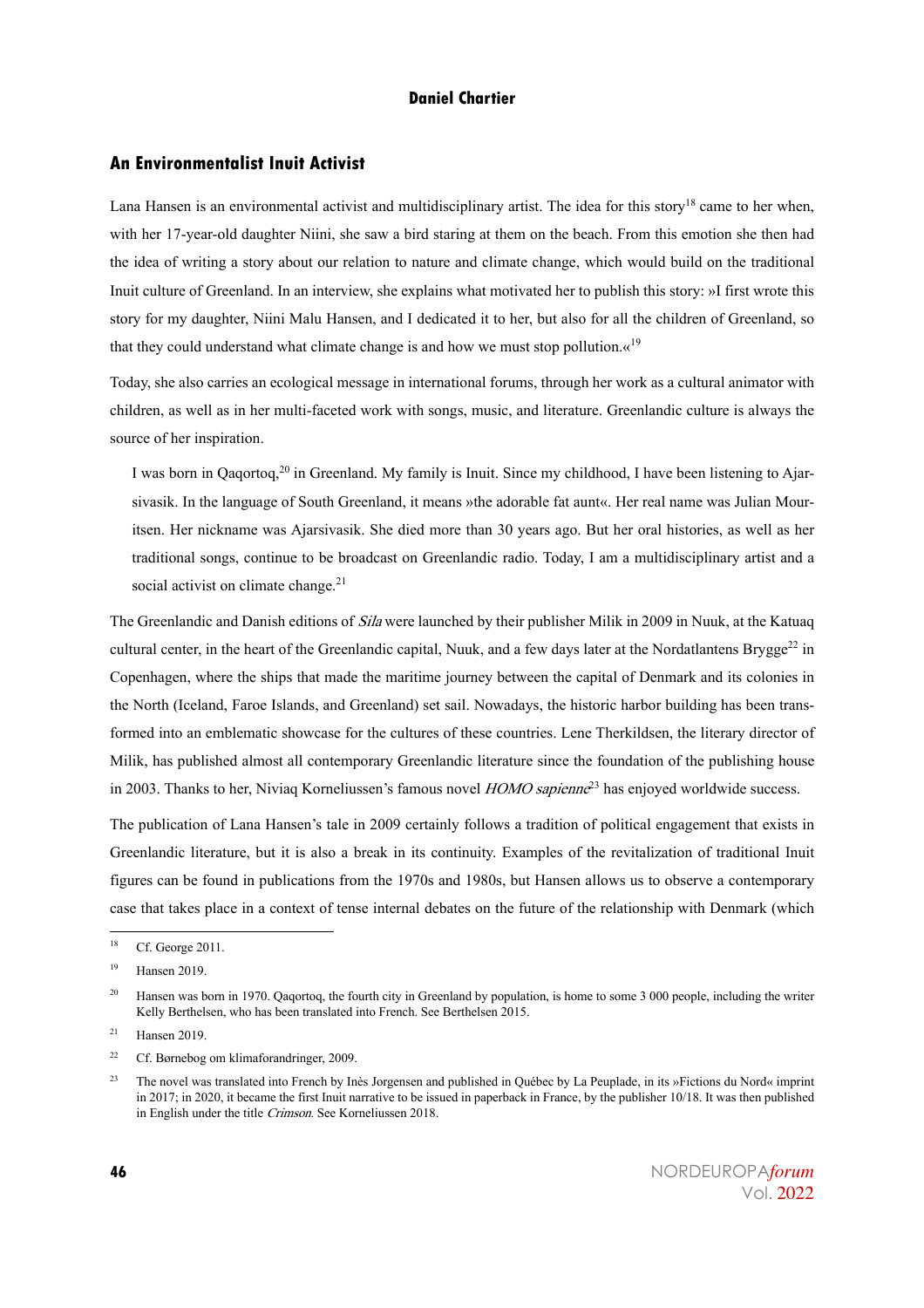has an impact on the environment, the use of natural resources, and geopolitics), but also in a global context, from an Inuit and Greenlandic perspective, on climate change. By contributing to the ecological movement, Lana Hansen is thus seen against the industrial and mining development of her country, on which the supporters of independence nevertheless rely to promote the economic autonomy of Greenland against Denmark. Hansen is therefore against the political currents of previous decades, proposing a position that seems, at first glance, in contradiction with the legitimate desire for political autonomy of the Inuit. Lana Hansen situates herself in a risky literary position: against the dominant Greenlandic political discourse, but in favor of contemporary environmental trends.

From a Nordic perspective, *Sila* was well-received by the literary community. In 2010, it was nominated for the Vestnordisk Råds børne- og ungdomslitteraturpris, a children's literature prize for North Atlantic cultures, alongside a Faroese and an Icelandic book, which won the award.<sup>24</sup> A few years later, Lana Hansen's book was selected for a remarkable public reading initiative during an event featuring »Winter in the Nordic countries«:<sup>25</sup> in one day – November 11th, 2013 – the story was read in 2 000 public libraries.

There is little literary criticism on Greenlandic literature, and in particular on children's literature. For novels and poetry, there is some scattered critical commentary on translated works, in addition to some academic articles. The small size of the Greenlandic readership (55 000 people) and the historical disinterest of the Danish cultural circles in Greenland (slowly changing,<sup>26</sup> as Niviaq Korneliussen's case shows) explain this frailness of critical discourse, despite the relatively quite large number of publications that have been issued over the past century, the importance of literature in Greenland, and the vigor of academic Inuit studies.

Lana Hansen's work as an environmental ambassador has allowed her to take part in international gatherings, which in turn favored the translations of her book. It is the norm for books written in Greenlandic to be translated into Danish. The two versions often come out at the same time in Greenland. In 2009, Milik also took the initiative to have Hansen's tale translated and published in English,<sup>27</sup> a rarity. In an interview, the author also mentions Chinese, Faroese, and Icelandic translations, all of which should be forthcoming, in addition to the Northern Sámi translation,<sup>28</sup> published in 2017. Furthermore, a translation into French<sup>29</sup> as well as into Inuktitut,<sup>30</sup> the first literary translation between two Inuit languages, were published in 2020.

<sup>24</sup> Cf. Grønlandsk bog indstillet til litteraturpris 2009.

<sup>&</sup>lt;sup>25</sup> Cf. Sommer 2013.

<sup>&</sup>lt;sup>26</sup> For a recent study of Greenlandic literature, see Langgård & Thisted 2011.

<sup>&</sup>lt;sup>27</sup> There are very few Greenlandic works in translation, even in English; in fact, there are more in French today, thanks in particular to the work of Inès Jorgensen, who has translated a number of them, in collaboration with the initiatives we took at the Université du Québec à Montréal to disseminate Greenlandic literature. Cf. Pélouas 2016; Cornellier 2016.

<sup>28</sup> Cf. Hansen 2017.

<sup>29</sup> Published by the Presses de l'Université du Québec in the »Jardin de givre« imprint.

<sup>&</sup>lt;sup>30</sup> Published by the Avataq Cultural Institute in cooperation with the International Laboratory for Research on Images of the North, Winter and the Arctic, and translated by Lisa Koperqualuk.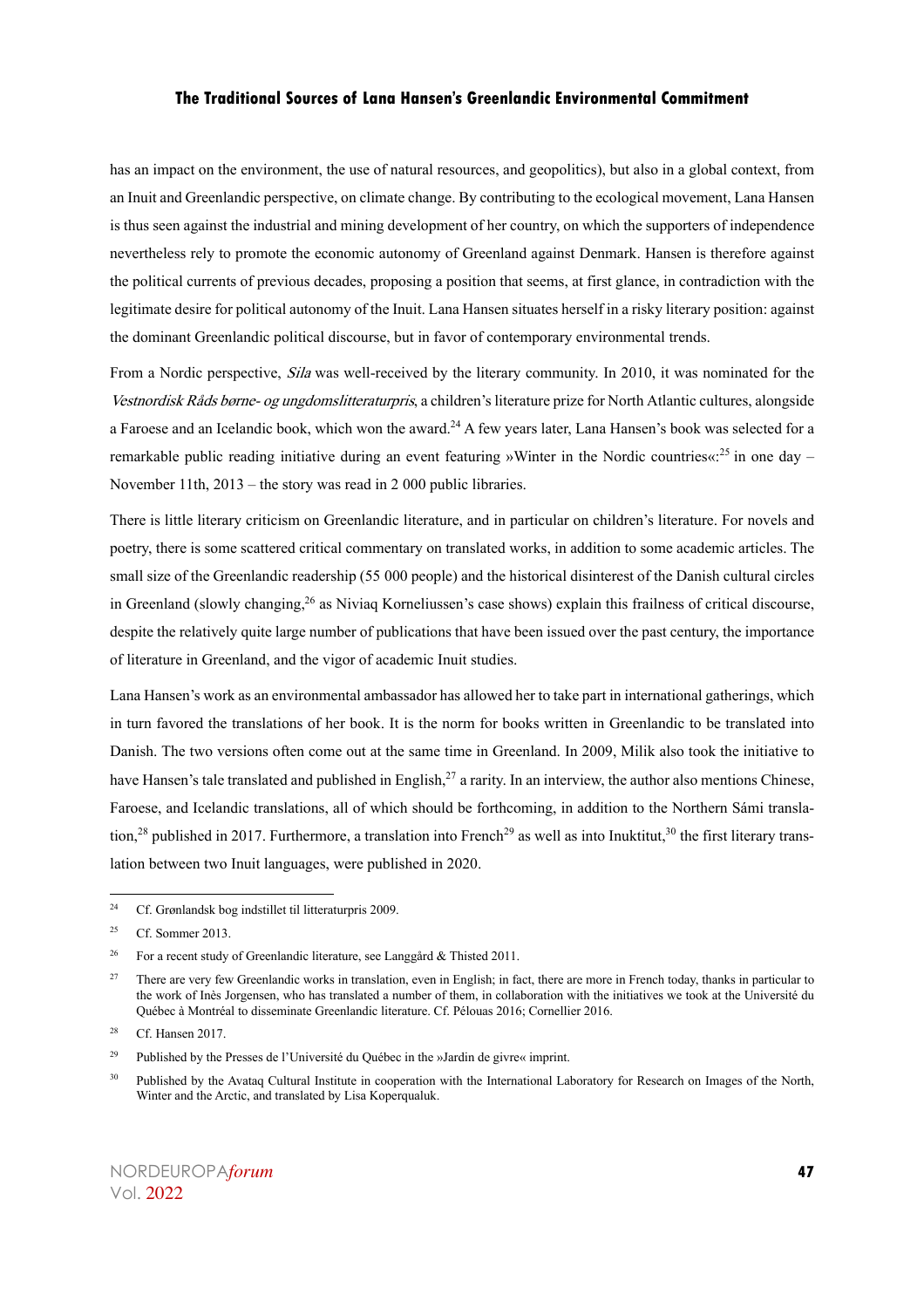Since the publication of *Sila*, Hansen has been frequently invited to conferences and events to talk about climate change and the protection of the environment. She thus exchanged with other artists and activists, namely from Denmark, Norway, Spain, Mexico, and China. In 2010, she moved to Copenhagen, home to over 8 000 other Greenlanders; she then settled in Berlin, where she has been living ever since. As Jane George writes: »Hansen now serves as of a kind of ›cultural‹ climate change ambassador for Denmark and Greenland, traveling around the world talking about a natural world that's melting. $\alpha^{31}$  She is currently working on two other books: a story about the mining boom in Greenland, in which the country, newly independent, is dominated by the values of neocapitalism and forgets environmental issues, as well as a work dealing with relationships between all living things.

#### **The Environmental Message**

Tulugaq Tulugaq gets up and stretches his limbs. And when mother sits down beside him, he asks her, »Mom, what does climate change mean?« Mother hugs him. »Did you learn about that in school today?« »No, the Spirit of the Inland Ice told me. He also asked me to go see the Mother of the Sea.« Mother laughs. »You must have been dreaming. $\alpha^{32}$ 

Lana Hansen's book carries a political message, as the author says: »I am concerned about climate change. Its acceleration is important. Inuit are the ones who have had to adapt as quickly as possible. Nature is changing and Inuit must change. $\langle \cdot \rangle^{33}$ 

Hansen gives her story a depth that goes beyond mere pedagogy and calls for a holistic view of the living world. She does this using the concepts of *nuna* and *sila*, which have meaning only in the context of an ontology where the earth is part of a set that encompasses humans, animals, and resources.<sup>34</sup> Arctic specialist Mark Nuttal defines this Inuit way of thinking as »total habitat«,<sup>35</sup> which includes the sea, ice, mountains, air, animals, fish, and even spirits, memories, events, and people who have lived in the past. This echoes John Amagoalik's saying: »I am Nuna, the voice of the land, the animals, and the fish in the waters. $\alpha^{36}$  The amalgamation of all living beings and their environment as well as memories and spirits gives way, as Julien Pongérard<sup>37</sup> suggests, to cosmological myths in which animals, humans, spirits, and natural elements are knitted together with very close relationships. This cosmocentric vision of the world decenters the place of humans and is conducive to an environmental perspective.

Hansen wants to disseminate her message in the simplest and clearest way possible. In an interview, she said:

<sup>35</sup> Williamson 2006, p. 19.

<sup>31</sup> George 2011.

<sup>32</sup> Hansen 2009, p. 24.

<sup>33</sup> Hansen 2019.

<sup>34</sup> Cf. Purich 1992, p. 67.

<sup>36</sup> Amagoalik 2000.

<sup>37</sup> Cf. Pongérard 2016.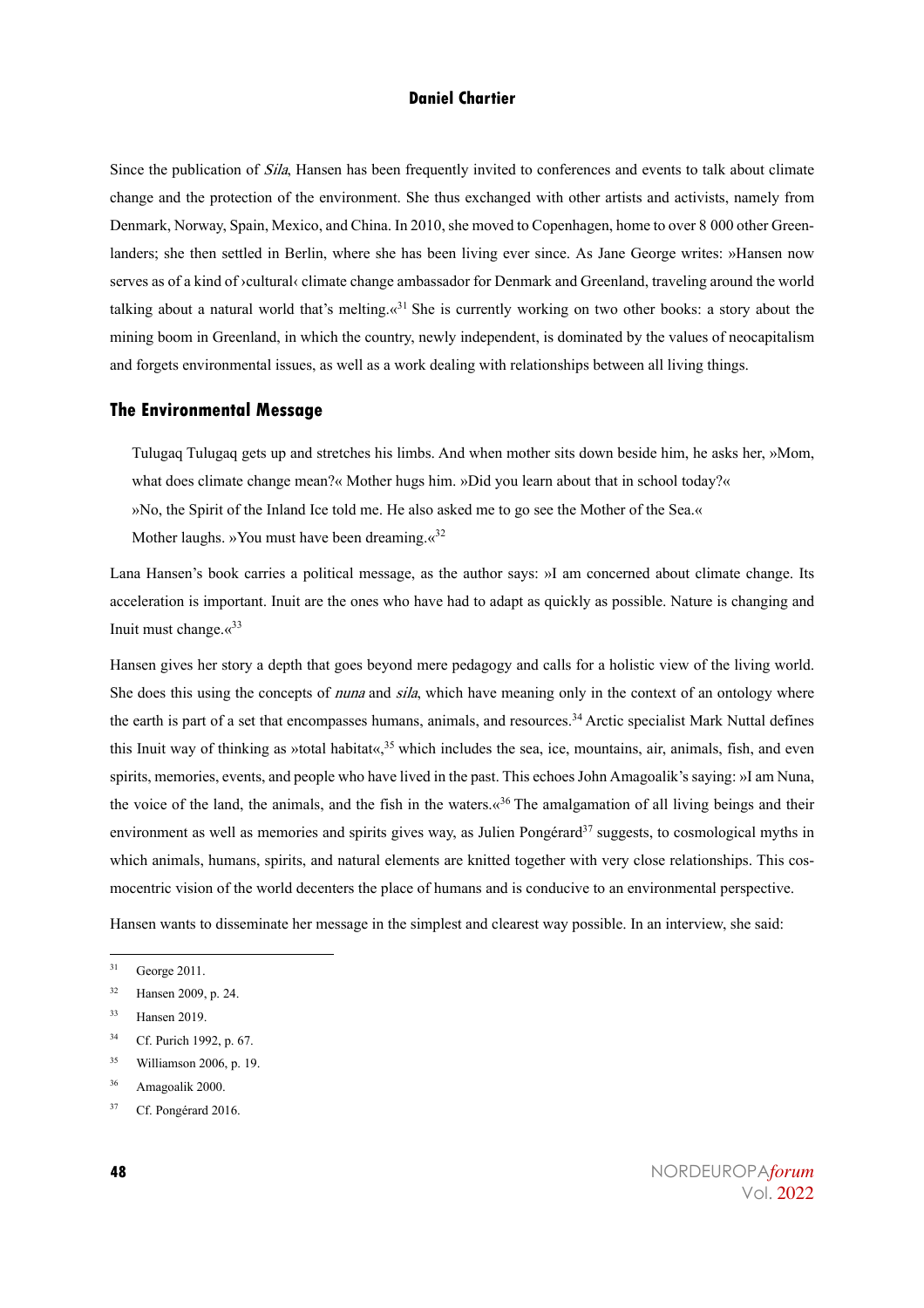I wrote this story to tell the world that Inuit, all humans, and all living things are affected by the climate. Without nature, we are nothing. We must protect nature and the environment. As Sedna would tell us, we will be punished if we do not respect nature and all living things. Nature will take revenge on humanity.<sup>38</sup>

She believes that Greenland – despite the perception of this issue among its own citizens, which I will discuss later – has become a symbol of climate change in the world but lacks the means to inform humanity of its situation, which has immediate consequences on the life of Inuit: »It's because I'm from Greenland that I work on the climate. $\kappa^{39}$ 

To convey her worldview and her environmental message, Hansen uses narratives, which she believes are more powerful than statistical and political discourse, to convince people of the urgency to act. For her, it is in the daily stories that one can best perceive the importance of what is happening. She believes that great summits are useful, but elitist, in the sense that they do not arouse emotion and, therefore, do not lead to personal changes. Talking about climate in a simple, direct way, while drawing on the Inuit language and culture, raising awareness of the urgency to act through art, literature, and narrative: this is the originality of Lana Hansen's work, which thus offers an original contribution, stemming from the Arctic, to the struggles of our time.

#### **Nuna: Territory at the Heart of a Worldview**

This worldview is based on an Inuit perspective that differs from Western ways of thinking, especially with regard to the perception of territory. Indeed, there is a fundamental distinction between the Western and Indigenous conceptions of territory. The first, based on the organization of the Civil Code, divides the world in two parts: goods and people. As for goods, there is a right to own, sell, buy, and yield parcels of land, which then become »private property«. Conversely, it is forbidden to divide, sell, yield, or buy people. Thus, we separate people – humans – from goods, a category that includes everything that is not human, like other living beings, plants, and land. Indigenous peoples have a more integrated understanding of the relationships between humans, animals, inert things, and even spirits, experiences, and memories. As a result, Indigenous rules and practices, particularly those of the Inuit, almost never allow the land to become »private property«, so that it cannot be transferred, sold, purchased, or possessed. This causes profound disagreements when it comes to »territorial negotiations« between Indigenous peoples and Westerners. The major conflicts that most often create opposition between them concern the distribution, use, and control of territories. When we watch the news, the problem seems political, but it is in fact philosophical or even ontological.<sup>40</sup> Westerners find it normal to give up a piece of land; Indigenous peoples believe that the territory is part of a whole, inextricable from practices, experiences, living beings, and therefore, community.

<sup>38</sup> Hansen 2019.

<sup>39</sup> »Det er fordi jeg er fra Grønland, at jeg arbejder med klima.« (Kalkrup 2017)

<sup>&</sup>lt;sup>40</sup> As Hamelin 2014 clearly demonstrated, the territorial issues between Indigenous and non-Indigenous people denote a distinct conception of the world. A similar situation is perceived among the Sámi, as illustrated by Britt Kramvig in her work or, for example, by Østmo & Law 2018.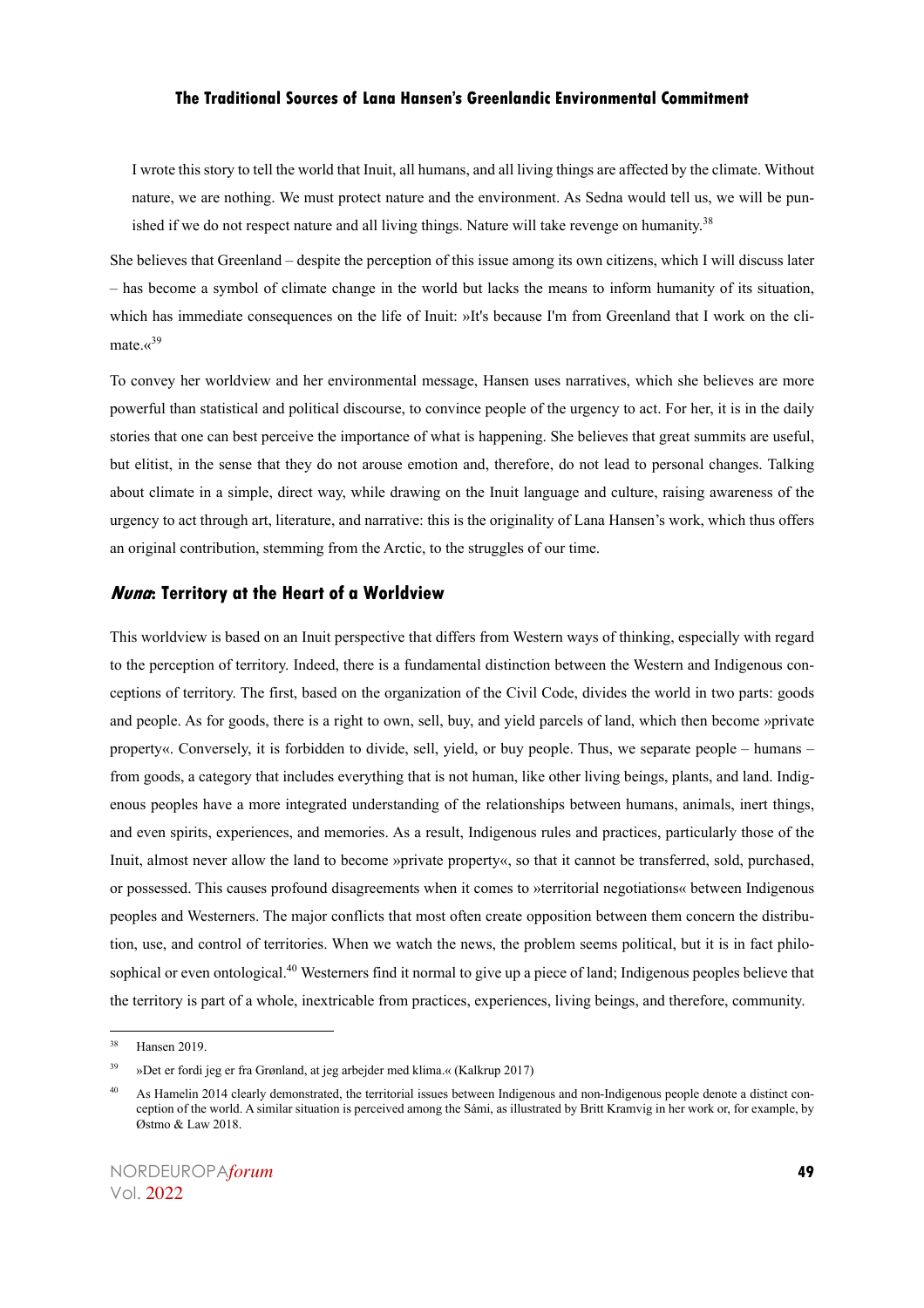To bridge these two separate conceptions, Indigenous peoples have had to »invent« names for the territories they live on as part of the self-government negotiations. For example, the Innu of the North Shore in Québec now speak of Nitassinan (»Our territory«), a term different from the sacred Nutshimit (a concept designating the interior, in a more encompassing perspective than *Nitassinan*). Taamusi Qumaq recounts in his autobiography how the notion of Nunavik became necessary to bring together all the Inuit communities of Québec,<sup>41</sup> so that they could discuss their common stance in negotiating with the governments. Before that, the community had a more pragmatic understanding of Nunavimmiut, covering a smaller range.

In the same way, the term »Inuit« used to refer to themselves (along with, curiously, the Innu of the North Shore and the Ainu of northern Japan) simply means »humans«. However, the intensification of relations between the North and the South has changed the meaning and the ways in which the Inuit refer to themselves, and has caused demonyms to appear: Inuit no longer means only »humans«, but rather »humans of Inuit culture«. Inuit decided to name their territories from a political perspective: the place-names Nunavik (1975), Kalaallit Nunaat (1979), Nunavut (1999), and Nunatsiavut (2005) emerged in the last half-century, followed by the general terms referring to »the Inuit world«:<sup>42</sup> Inuit Nunaat (2009) for the circumpolar space and Inuit Nunangat for Canada (2016). A long historical and linguistic explanation would be needed to shed light on the emergence of these terms, but let us simply note here that they all stem from the same root: *nuna*.

The political use of nuna (and nowadays, its many derivatives in various fields), however, dilutes the primary meaning of the term, retaining only the territorial dimension. Dual uses persist among the Inuit, as Michèle Therrien pointed out in the case of Nunavut:

To prevent the negotiations concerning the creation of Nunavut from failing, the Inuit agreed to consider nuna (territory) as a property that must now be legally possessed, but in reality, they allow the coexistence of two images of nuna: the first, faithful to the description of the landscape under Canadian law, is intended for specialists in the political, legal, and economic world. It appears in official texts written in English, French, and Inuktitut. Its purpose is strategic (to obtain the guarantee that the powers previously held by the central government are vested in the Inuit); the second representation of nuna, expressed only in Inuktitut, circulates at the family and community level, and is reflected in behaviors; it concerns a certain relationship with the natural

<sup>&</sup>lt;sup>41</sup> On this question, Taamusi Oumaq's autobiography is one of the most important books on *Nunavik*. Cf. Oumaq 2010. A bilingual edition (French and Inuktitut) was published in 2020 in the same imprint.

The use of this encompassing term to designate the Inuit should not mask the considerable cultural, linguistic, economic, and political differences between the various Inuit territories, caused among others by the colonial period which accentuated the differences. Today, this can be seen, for example, in the imbalance between the advanced quest for independence for Greenland and the political governance of the Canadian Inuit territories, or by the status of language policies. On the other hand, some intellectuals, following Knud Rasmussen's quest, want to revive a »pan-Inuit« spirit, such as the Greenlandic poet, politician, and intellectual Aqqaluk Lynge.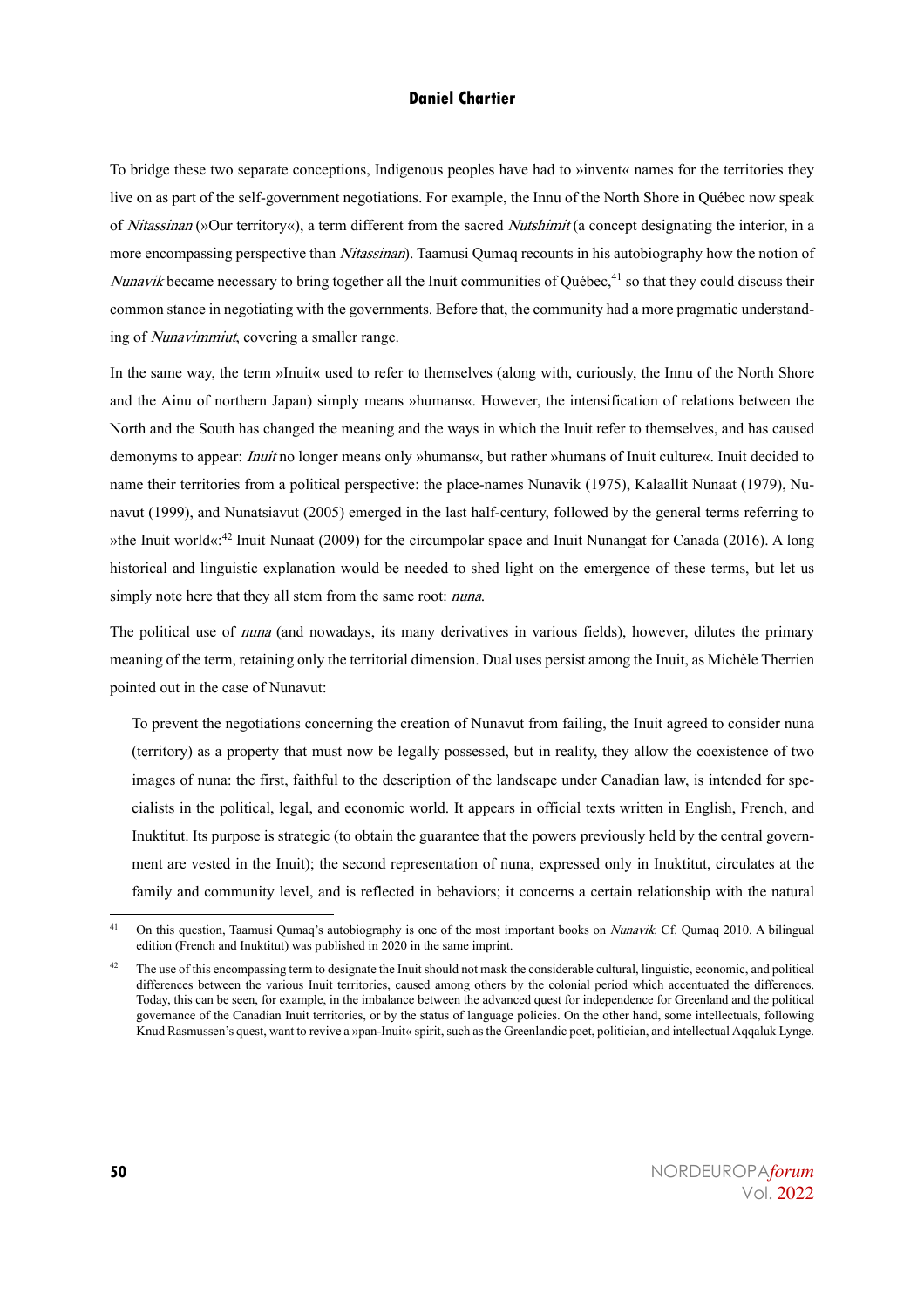environment, reproduced by education, tending to develop attitudes of respect and modesty with regard to all the natural elements among young people, far from any feeling of appropriation.<sup>43</sup>

Nuna does not simply mark a political territorial assertion, *nuna* also denotes »a term of identity«,<sup>44</sup> recalling the intimate relationship between living beings, things, minds, and experiences. In his dictionary of the Inuit language of Nunavik, The True Inuit Words, Taamusi Qumaq defines nuna as follows:

Does not move. For a very long time, it has been the inhabited land and the place of growth for human beings and animals, and it is also where they die. Nuna has plants, water, food, people, in very large quantities and in many shapes, and it is full of groups of [different] languages.<sup>45</sup>

Nuna is a complex concept, specific to the circumpolar world and to Inuit culture, used among several peoples in the Arctic world, which defines »the earth as a substrate of habitat and cultural facts«,<sup>46</sup> according to Louis-Edmond Hamelin. It is also a holistic concept, which underlies a relationship with the world that we would describe today as »ecological«.

In this sense, it is inseparable from the figure of Sedna and the concept of sila, both of which are based on the idea that humans form one of the forces of the world, but without occupying the center. One should know what *nuna*, Sedna, and *sila* mean to fully appreciate Lana Hansen's tale, as they give it a deep cultural foundation.

#### **Sedna, a Circumpolar Figure**

There is no circumpolar myth more widespread, rich, and varied than that of the figure of the mother of the sea, Sedna.<sup>47</sup> According to Michael P. J. Kennedy, »[d]espite variations in its content, the Sea Goddess myth is pan-Arctic in scope«.<sup>48</sup> In 1980, for an exhibition at the Montreal Museum of Fine Arts, Nelda Swinton identified 37 different ways of naming Sedna in the Arctic,<sup>49</sup> over a vast territory from Siberia to Greenland. In the terms used

<sup>43</sup> »Pour que les négociations concernant la création du Nunavut n'échouent pas, les Inuit ont accepté de considérer nuna (territoire) comme un bien devant être désormais légalement détenu mais en réalité, ils ont fait coexister deux images de nuna : la première, fidèle à la description du paysage selon la loi canadienne, s'adresse aux spécialistes du monde tant politique que juridique ou économique. Elle figure dans les textes officiels rédigés en anglais, en français et en inuktitut. Sa finalité est d'ordre stratégique (obtenir la garantie que les pouvoirs détenus jusque-là par le gouvernement central soient dévolus aux Inuit) ; la seconde représentation de nuna, exprimée uniquement en inuktitut, circule au niveau de la famille et de la communauté, et se traduit par des comportements ; elle concerne une certaine relation au milieu naturel, reproduite par l'éducation, tendant à développer chez les jeunes des attitudes de respect et de modestie à l'égard de l'ensemble des éléments naturels, loin de tout sentiment d'appropriation.« (Therrien 1999, pp. 47–49)

<sup>44</sup> »un terme d'identité« (Chartier & Désy 2014, p. 60). The words are by Louis-Edmond Hamelin.

<sup>45</sup> »Ne se meut pas. Depuis très longtemps, c'est la terre habitée et le lieu de croissance des êtres humains et des animaux, et c'est là aussi qu'ils meurent. Nuna a des plantes, de l'eau, de la nourriture, des gens, en très grand nombre et dont l'apparence varie beaucoup, et elle est pleine de groupes de langues [différentes].« (Qumaq 1991) Translated into French from Inuktitut and quoted in Dorais 2008, p. 11.

<sup>46</sup> »la terre en tant que substrat de l'habitat et des faits culturels« (Hamelin & Lavallée 2002, p. 440).

<sup>47</sup> To better understand the figure of Sedna, see Swinton 1980; Laugrand & Oosten 2011.

<sup>48</sup> Kennedy 1997, p. 211.

<sup>49</sup> See in particular the excellent table reproduced in Swinton 1980, p. 13.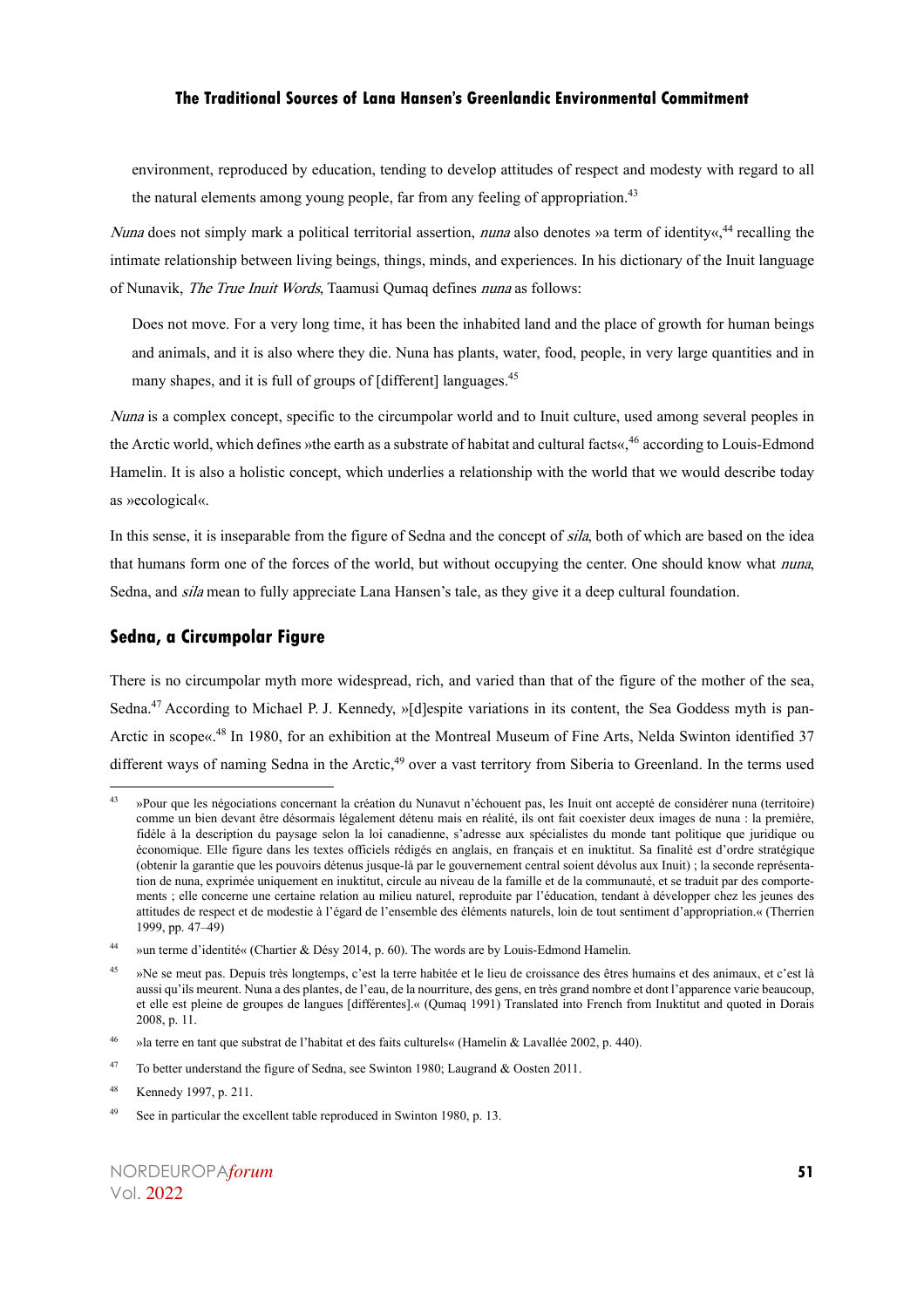by Swinton in 1980, these peoples are those of Baffin Island, as well as of the »Caribou«, »Copper«, Greenland, Igloolik, Labrador, the Mackenzie, »Netsilik«, the »Pole« and »Siberia«. The meaning of Sedna varies according to place and culture: she is in turn »the goddess of the sea«, »the one who dispenses good things«, »a big bad woman«, »the one from below«, »the force giver«, »the woman overturned over the ledge«, »the woman of abundance«, »the one who is miserable and frightening«, »the one who is at the bottom of the sea«, »the one who precedes« or »the terrible one that is below«.

All of these elements come together in a myth shared in the Inuit world. Frédéric Laugrand and Jarich Oosten have identified its common core:

In the past, there was a woman who did not want to get married. Her father rushed her into the ocean and cut her fingers off at the level of the knuckles, fingers that turned into marine mammals. She lived at the bottom of the sea and held back the sea animals from the Inuit when she was angry with them. They called her innua – person, owner, or resident of the sea.<sup>50</sup>

Sedna trapped marine mammals in her hair, preventing the Inuit from feeding. A shaman had to plunge into the depths of the sea, first to distract Sedna, then to comb her hair, to free the animals and thus relieve the humans.

Laugrand & Oosten note that the Christianization of Inuit societies has turned the myth of cosmology towards art: Sedna has been abundantly represented, both in visual arts and in oral and written literature.

In an interview, Lana Hansen recounts that this story was told to her by her mother many times before she heard it in school: »Sedna is a mythical Greenlandic figure«, she says. »The mother of the sea punishes humanity for its greed by gathering the animals in its long hair at the bottom of the sea. $\alpha^{51}$  The figure thus makes it possible to explain respect for the laws of nature. Hansen believes that »the Inuit religion is animistic and consists in respecting nature. [...] Our religion is that we must respect nature.  $x^{52}$  By transforming the traditional myth of Sedna, she draws on ancient heritage and values long shared by the Inuit, but updates and adapts them to contemporary issues: »The Mother of the Sea serves as a symbol of the fact that we should protect nature – not exploit and pollute it. $\alpha^{53}$ 

Lana Hansen's story, in which the young Tulugaq is chosen to fight climate change by bringing the gifts of Arctic animals to the Mother of the Sea, is part of a long tradition of updating the Sedna myth among Inuit and foreign writers.

<sup>50</sup> »Autrefois, il y avait une femme qui ne voulait pas se marier. Son père la précipita dans l'océan et lui coupa les doigts à la hauteur des phalanges, doigts qui se transformèrent en mammifères marins. Elle vivait au fond de la mer et retenait auprès d'elle le gibier lorsqu'elle était en colère contre les Inuits. Ceux-ci l'appelaient innua – personne, propriétaire, ou habitante de la mer.« (Laugrand & Oosten 2011, p. 31)

<sup>51</sup> Hansen 2019.

<sup>52</sup> »Inuit-religion er animistisk og drejer sig om at respektere naturen. [...] Vores religion er at vi skal respektere naturen.« (Kalkrup 2017)

<sup>53</sup> George 2011.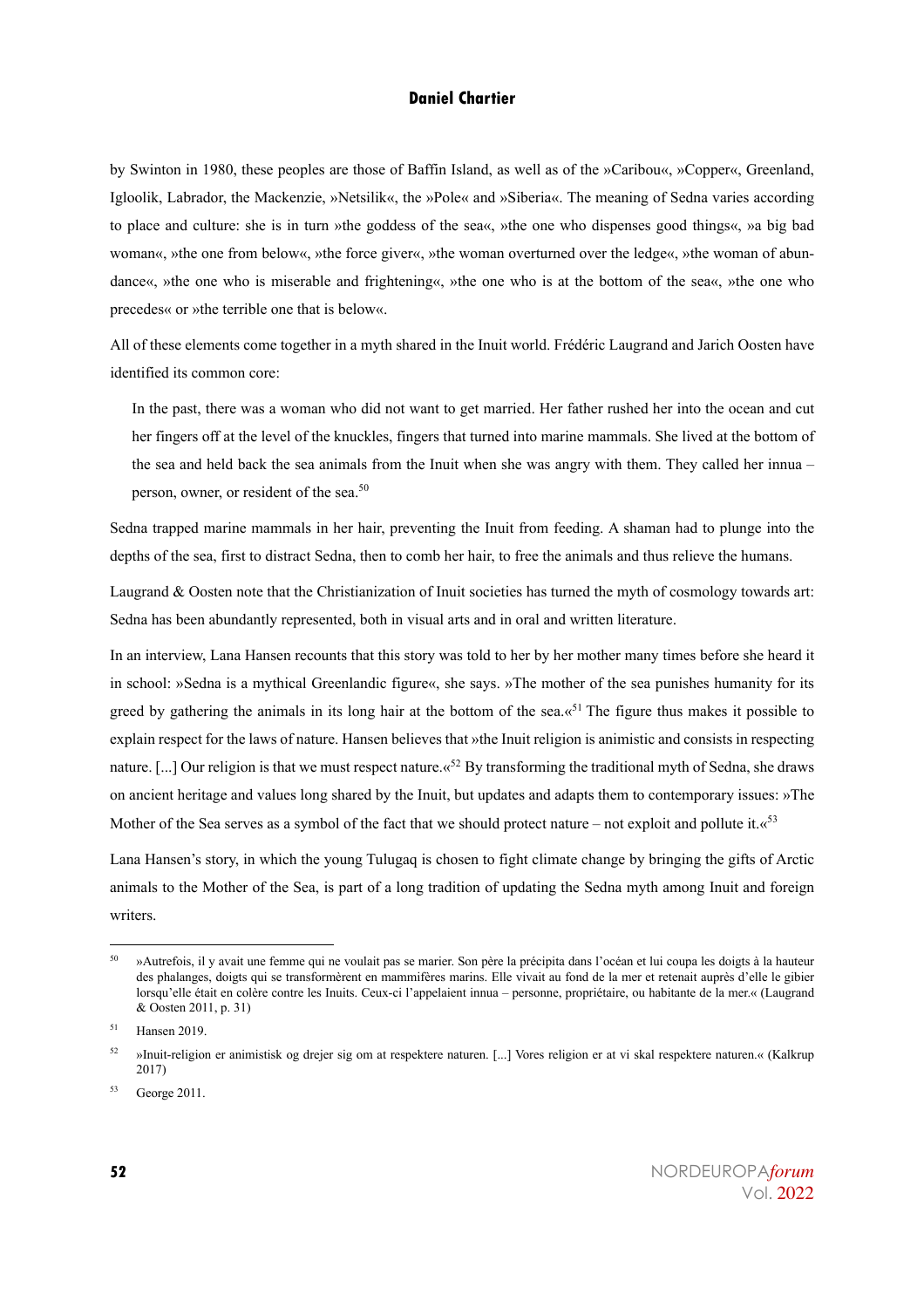The pervasiveness of this myth in Inuit culture explains this significant number of new versions. In each case, humans are punished for actions construed as negative, but which are no longer necessarily related to the taboos of the original myth. For example, children's playwright David Holman has entwined the myth with the true story of the three gray whales caught under the ice in October 1988 at Point Barrow, Alaska.<sup>54</sup>

To have revenge on the Inuit who caused her such suffering she entangles her creatures in her beautiful hair and does not allow them to surface when they are food for the Inuit. The struggle with icebreakers and helicopters to rescue the whales is set against a mythological background of attempts to appease Sedna and make her happy, so [she finally] releas[es] the whales from her kingdom.<sup>55</sup>

In children's versions, the crudest parts of the myth are softened so as not to shock: »The cutting off of the finger digits and the sexual relationship with the bird are depicted in euphemistic narrative aimed at young readers. «<sup>56</sup>

In another example, the famous Inuit author from Nunavut, Alootook Ipellie, wrote in Arctic Dreams and Nightmares (1993) a version of the myth that broaches the delicate topic of rape. In the chapter »Summit with Sedna, the Mother of Sea Beasts,« the narrator warns the Inuit that they are heading for ruin because they can no longer appease Sedna, who, as punishment, is keeping the marine animals prisoners. Sedna, who in Ipellie's story has never had an orgasm, asks the shamans who visit her to give her one, after which she will free the animals. Since no one can satisfy her, they come together to create a creature that could satisfy her, which they present to her. They then discover that Sedna was sexually abused by her father, an event that prevents her from experiencing sexual pleasure. But the creature succeeds in giving her an orgasm with its song; in turn, Sedna frees the animals. This version of the legend of Sedna allows to tackle a contemporary social problem and is a testament to the adaptability of this myth:

The legend of the Woman Beneath the Sea has evolved from a basic spiritual belief of the Inuit linked to the provision of food through hunting, to a story which has been transcribed from the oral to and adapted in presentation to remain relevant for a variety of Inuit and non-Inuit contemporary audiences. [...] The narrative of the Mistress of the Sea Creatures has been expanded to encompass contemporary themes told in imaginative ways. The legend of Sedna endures.<sup>57</sup>

The complex figure of Sedna makes it possible to denounce situations that keep Inuit societies from thriving, such as sexual violence<sup>58</sup> or climate change.

<sup>&</sup>lt;sup>54</sup> This story also inspired the script for Ken Kwapis's British-American film *Big Miracle* (2012).

<sup>55</sup> Holman 1992, p. viii.

<sup>56</sup> Kennedy 1997, p. 215.

<sup>57</sup> Ibid., p. 219.

<sup>&</sup>lt;sup>58</sup> While ancient and recent interpretation of Sedna is based on the same narrative schema, the motivations linked to the latter's action differ depending on the period. As Birgitte Sonne has shown, it was once the »secrets« (abortions, etc.) that clogged Sedna's hair (cf. Sonne 1990). With Hansen, it is rather the harmful actions of humans towards the environment that cause this.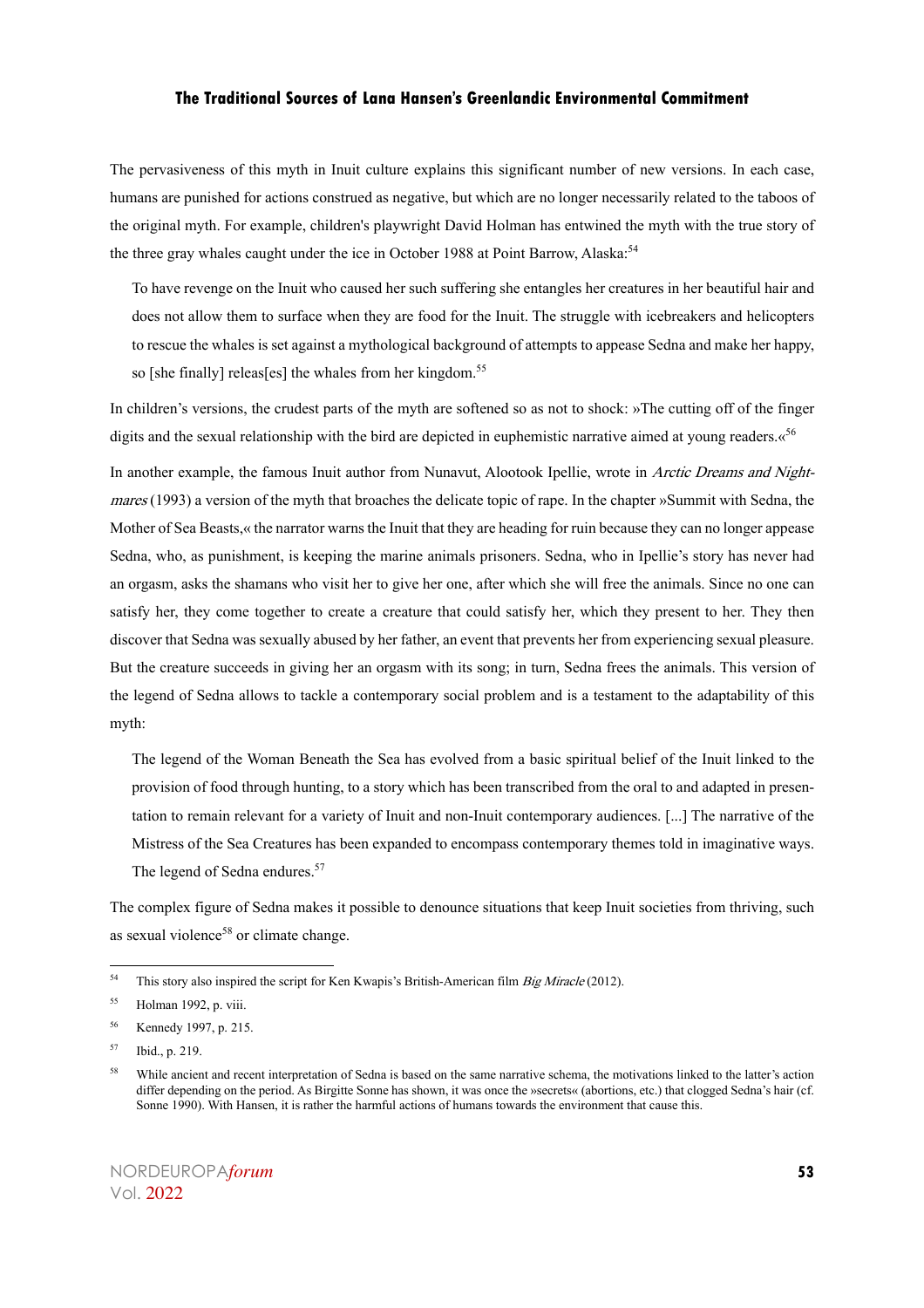## **The Difficulty of Talking about Climate in Greenland**

Although the Arctic is currently the region most affected by global warming, it isn't always easy to convince its population of the urgency to take action. Lana Hansen deplores the way that the desire to achieve Greenland's political independence is always linked to industrial development, which contributes to rampant mistrust of environmental issues, which are often left behind. In 2017, following her participation in international summits, she stated:

In the parliaments of the big countries, during the negotiations in the G20 for example, climate is the top priority. But in Greenland, this is not a priority because there are a host of other challenges, related to violence and social problems. [...] The Paris Climate Agreement has not been ratified by Greenland. Greenland wants to be an industrialized country, which does not give priority to climate change, even though it affects the daily life of its inhabitants. [There are] people from outside who talk about the change in the Greenlandic climate, while Greenlanders do not say much. [...] Rather than hearing foreigners speak in Greenland, I would rather show how we view change ourselves and talk to them about climate change in the Arctic.<sup>59</sup>

Writing a story about climate change is therefore, for Hansen, part of a cultural, literary, and political strategy to convince Greenlanders of the need to think about climate change from their own perspective – borrowing from the geographic context of the Arctic and from Inuit mythology. Hansen wants to show how Greenlanders could convince the rest of the world that the Arctic can also contribute, through its original concepts – sila and nuna – to finding solutions for the survival of humanity.

# **In Arctic Literature**

Nowadays, we have access to a corpus of Greenlandic works translated into foreign languages – besides Danish, mostly in French, some in English – which gives us an idea of its scope. Among these works, we can thus read, in translation, the tales of Knud Rasmussen,<sup>60</sup> the autobiography of the shaman Georg Quppersimaan,<sup>61</sup> the first two novels of Greenlandic literature (utopias imagining the country in the future) by Mathias Storch and Augo Lynge,<sup>62</sup> a children's book by Pipaluk Freuchen.<sup>63</sup> the political poems of Aqqaluk Lynge,<sup>64</sup> a novel by Hans Anthon Lynge,<sup>65</sup>

 $62$  Cf. Storch 2016; Lynge 2015.

<sup>&</sup>lt;sup>59</sup> »I de store landes forsamlinger, når der bliver forhandlet i G20 f.eks., så er klima førsteprioritet. Men i Grønland er det bare ikke noget man prioriterer særlig højt, for der er så mange andre udfordringer, med vold klimaaftalen ville Grønland ikke underskrive. Grønland vil være industriland, de prioriterer ikke klimaforandringer, selv om de er så tæt på deres dagligdag. Så der er ikke så stor diskussion, og så er det folk udefra der taler om forandringen i det Grønlandske klima, mens grønlænderne ikke fortæller så meget. [...] jeg vil hellere vise hvordan vi selv ser på forandringen, end at høre fremmede komme til Grønland og fortælle om arktiske klimaforandringer.« (Kalkrup 2017)

<sup>60</sup> Cf. Rasmussen 1921.

<sup>&</sup>lt;sup>61</sup> Cf. Quppersimaan 1992.

<sup>63</sup> Cf. Freuchen 1966.

<sup>&</sup>lt;sup>64</sup> Cf. Lynge 2012.

<sup>&</sup>lt;sup>65</sup> Cf. Lynge 2003.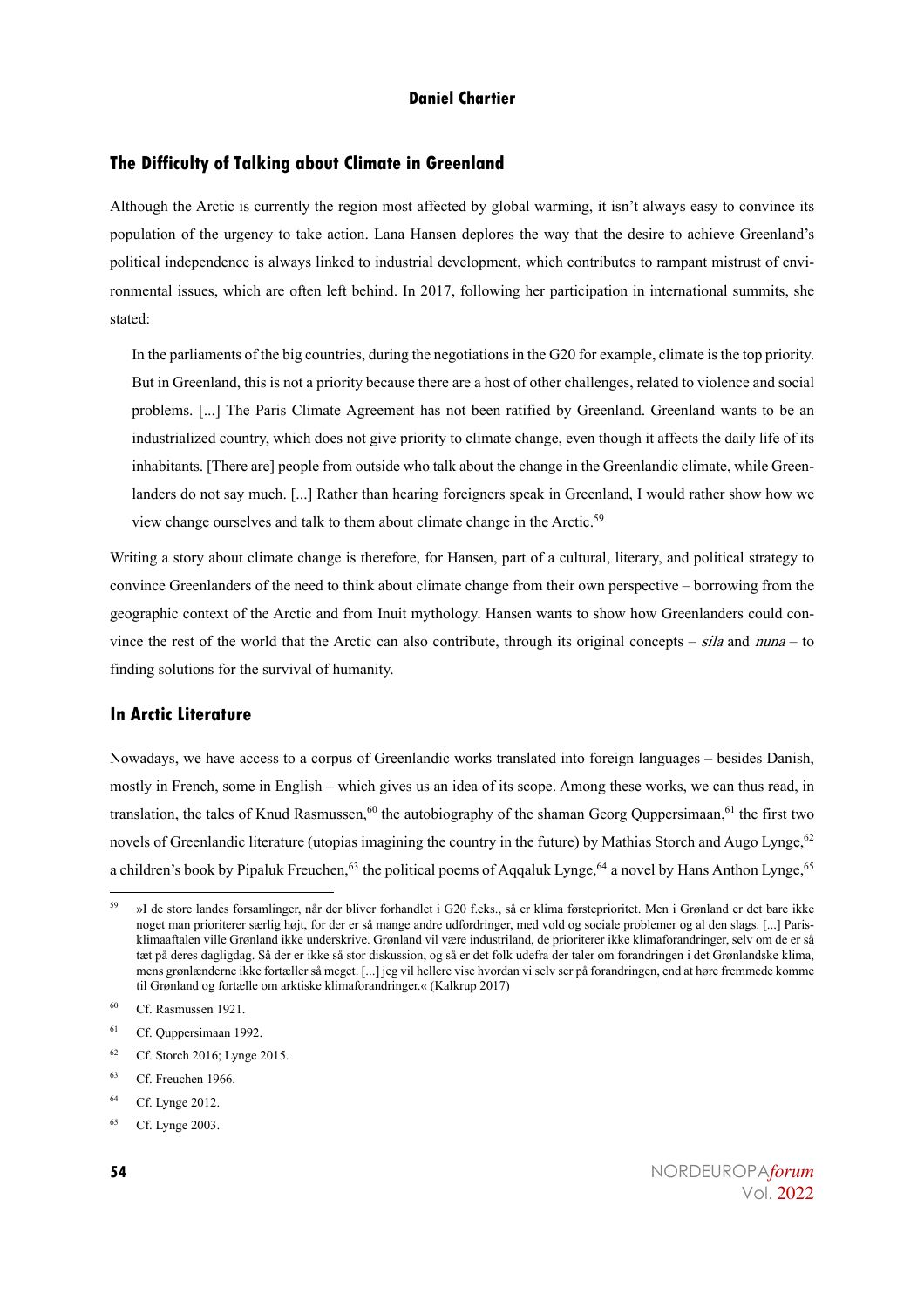and the stories of Kelly Berthelsen,<sup>66</sup> as well as the great Greenlandic literary bestseller, now translated into ten languages, the novel HOMO sapienne by Niviaq Korneliussen.<sup>67</sup> Lana Hansen's tale has now been added to this short list.

However, in bookstores and in libraries, one can find a greater number of literary texts, novels, and accounts of travel and exploration on Greenland: they form a more abundant corpus, older, but diverse, written by Danes and foreigners fascinated by the Arctic and the »Far North«. In contrast, the works written by Greenlanders, which can now be read, give a voice from the interior to those who live on this Arctic island, and they make it possible to measure the distance between external images of the North as constructed by European and North American cultures and the very different Inuit discourse from the interior. These two perspectives are complementary while opposing each other in a process of »recomplexification« of the North and the Arctic, as I proposed in an essay on this question,<sup>68</sup> which joins both the thinking of other researchers on the Arctic and on autochthony, and which is part of a decolonial process,<sup>69</sup> where both internal and external voices<sup>70</sup> on the same territory need to be heard.

Lana Hansen's story positively adds to these voices from the inside: through her political and environmental activism, this author succeeds in imbuing a thousand-year-old mythological tradition with contemporary concerns shared by the Inuit and the rest of the world. This work is intended for all audiences and is perfectly consistent with the tradition of the great literary texts of the Arctic.

<sup>66</sup> Cf. Berthelsen 2015.

<sup>67</sup> See note 23.

<sup>68</sup> Cf. Chartier 2018. This book has been published in several multilingual editions in 14 northern languages, including Inuktitut, Danish, Finnish, and Norwegian. All are available for download online. To read the English edition, visit archipel.uqam.ca/11349.

<sup>69</sup> Multiple essays in this direction are getting published, and more and more by Indigenous authors. For the Nordic countries, we will find such a point of view in Ryall, Schimanski & Wærp 2010.

<sup>&</sup>lt;sup>70</sup> This is true in general, but also specifically in the case of the figure of Sedna, which has been used many times by Inuit authors, but which has also been of interest for non-native authors.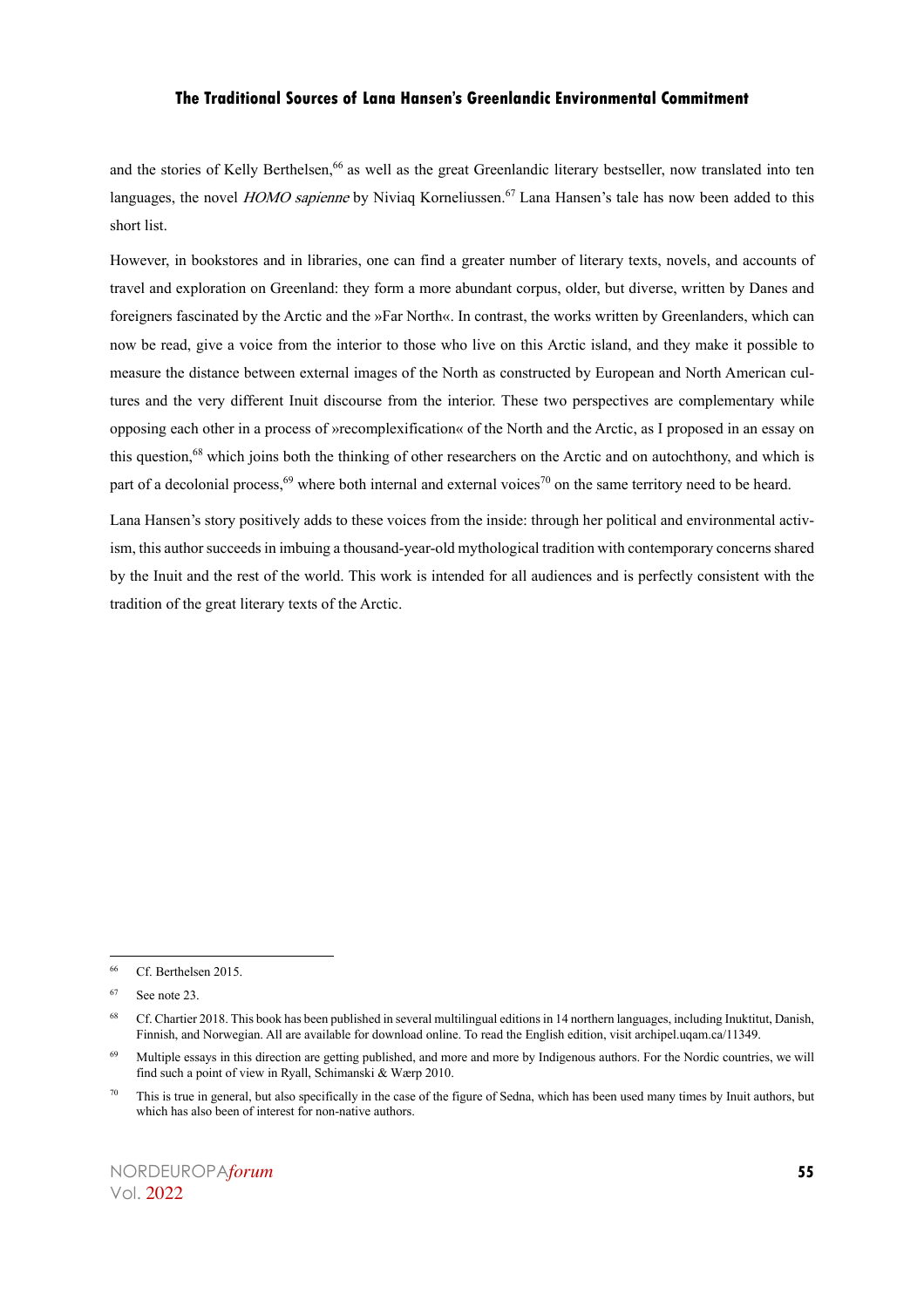## **References**

Amagoalik, John (2000): Nuna Speaks to Nuni, Nunatsiaq News, 30 June.

Barron, Michael (2017): How Greenlandic Writer Niviaq Kornelliussen is Putting Her Country on the Literary Map, Culture Trip, https://theculturetrip.com/north-america/greenland/articles/how-greenlandic-writer-niviaq-korneliussen-is-putting-her-country-on-the-literary-map/ (14.05.2022).

Berthelsen, Christian (1986): Greenlandic literature. Its traditions, changes and trends, Arctic Anthropology 23:1-2, pp. 339–345.

Berthelsen, Christian (1988): Main themes in Greenlandic literature, Folk 30, pp. 138–148.

Berthelsen, Kelly (2015): *Je ferme les yeux pour couvrir l'obscurité* [»I close my eyes to cover darkness«], Presses de l'Université du Québec, Québec.

Børnebog om klimaforandringer (2009), Sermitsiaq/AG, 10 November, http://sermitsiaq.ag/boernebog-klimaforandringer (14.05.2022).

Chartier, Daniel (2018): What is the Imagined North? Ethical Principles, Imaginaire | Nord & Arctic Arts Summit, Montréal & Harstad.

Chartier, Daniel & Jean Désy (eds.) (2014): La nordicité du Québec [»Québec's nordicity«], Presses de l'Université du Québec, Québec.

Collignon, Béatrice (2002): Les toponymes inuit, mémoire du territoire. Étude de l'histoire des Inuinnait [»Inuit toponyms, territory memory. A study of the Inuinnait history«], Anthropologie et sociétés 26: 2–3, pp. 45–69.

Cornellier, Louis (2016): Voyage au Groenland par sa littérature [»Travel to Greenland by its literature«], Le Devoir, 12 March, pp. F1–F4.

Dorais, Louis-Jacques (1990): *Inuit uqausingit. 1 000 Inuit Words / Mots inuit*, Association Inuksiutiit Katimajiit, Québec.

Dorais, Louis-Jacques (2008): Terre de l'ombre ou terre d'abondance? Le Nord des Inuit [»A land of shadows or of plenty? The North of the Inuit«]. In: Daniel Chartier (ed.):  $Le(s)$  Nord(s) imaginaire(s) [»The imaginary North(s)«], Imaginaire | Nord, Montréal, pp. 9–22.

Fienup-Riordan, Ann (1994): Boundaries and Passages. Rules and Ritual in Yup'ik Eskimo Oral Tradition, University of Oklahoma Press, Norman.

Fienup-Riordan, Ann (2010): Yup'ik perspectives on climate change: »The world is following its people«, Études/Inuit/Studies, 34:1, pp. 55–70.

Freuchen, Pipaluk (1966): Eskimo Boy, Young Reader's Press, Katonah.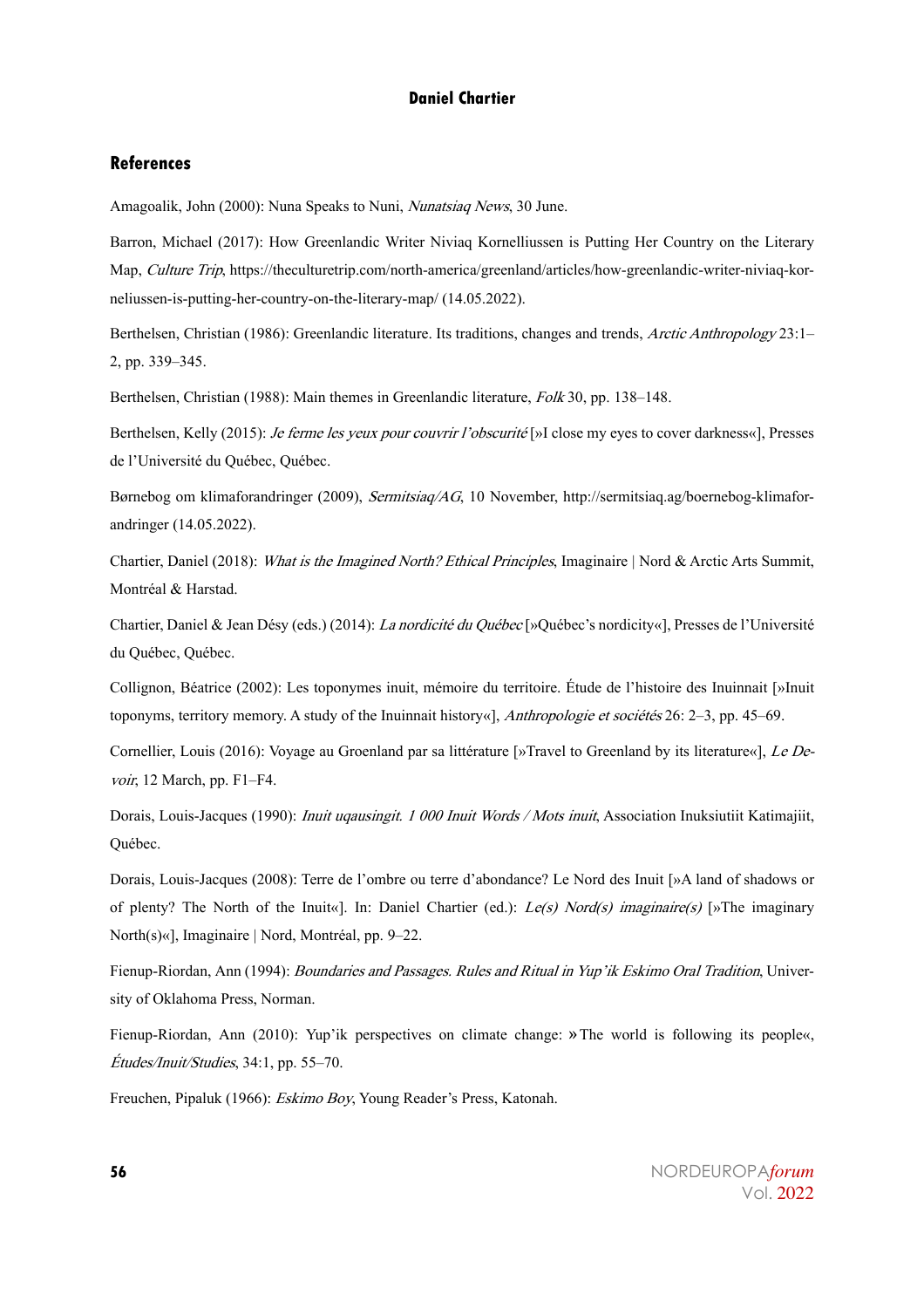George, Jane (2011): News. Around the Arctic. Greenlandic Writer Brings Climate Change to Youth. »Kids don't understand it«, Nunatsiaq News, 2 May, http://nunatsiaq.com/stories/article/98789\_greenlandic\_writer\_brings\_climate change to youth  $(14.05.2022)$ .

Goga, Nina et al. (2018): Ecocritical Perspectives on Children's Texts and Cultures. Nordic Dialogues, Palgrave Macmillan, Cham (Switzerland).

Grønlandsk bog indstillet til litteraturpris (2009), Sermitsiaq/AG, 16 December, http://sermitsiaq.ag/forfatterensila-efterspurgt (14.05.2022).

Hamelin, Louis-Edmond & Marie-Claude Lavallée (2002): Le Québec par des mots. Partie II : L'hiver et le Nord [»Québec by words. Part II: Winter and the North«], Presses de l'Université de Sherbrooke, Sherbrooke.

Hansen, Lana (2009): Sila, Milik publishing, Nuuk.

Hansen, Lana (2017): Sila, Davvi girji, Karasjok (Sapmi, Norway).

Hansen, Lana (2019): Author's interview with Lana Hansen by email, 21 May.

Holman, David (1992): Whale, Heinemann Plays, Oxford.

Ísleifsson, Sumarliði R. (2015): Tvær eyjar á jaðrinum. Ímyndir Íslands og grænlands frá miðöldum til 19. aldar [»Two islands on the edge. Images of Iceland and Greenland from the Middle Ages to the 19th century«], Háskólaútgáfan, Reykjavík.

Jeannotte, Marie-Hélène; Jonathan Lamy & Isabelle St-Amand (eds.) (2018): Nous sommes des histoires. Réflexions sur la littérature autochtone [»We are stories. Reflexions on indigenous literature«], Mémoire d'encrier, Montréal.

Kalkrup, Adam (2017): Interview med Lana Hansen. Grønlandsk forfatter og klimaforkæmper, Dansk Kulturinstitut/Danish Cultural Institute, https://www.danishculture.com/interview-med-lana-hansen-groenlandsk-forfatterog-klimakaemper/?lang=da (14.05.2022).

Kennedy, Michael P. J. (1997): The Sea Goddess Sedna. An Enduring Pan-Arctic Legend from Traditional Orature to the New Narratives of the Late Twentieth Century. In: John Moss (ed.): Echoing Silence. Essays on Arctic Narrative, University of Ottawa Press, Ottawa, pp. 211–224.

Korneliussen, Niviaq (2018): Crimson, Virago Press, London.

Langgård, Karen & Kirsten Thisted (2011): From Oral Tradition to Rap. Literatures of the Polar North, Ilisimatusarfik / Forlaget Atuagkat, Nuuk.

Langgård, Karen & Birgit Kleist Pedersen (2015): Un bref aperçu de la littérature groenlandaise [»A brief overview of Greenlandic literature«]. In: Valérie Masson-Delmotte et al. (eds.): Le Groenland. Climat, écologie, société [»Greenland. Climate, ecology, society«], CNRS, Paris, pp. 241–245.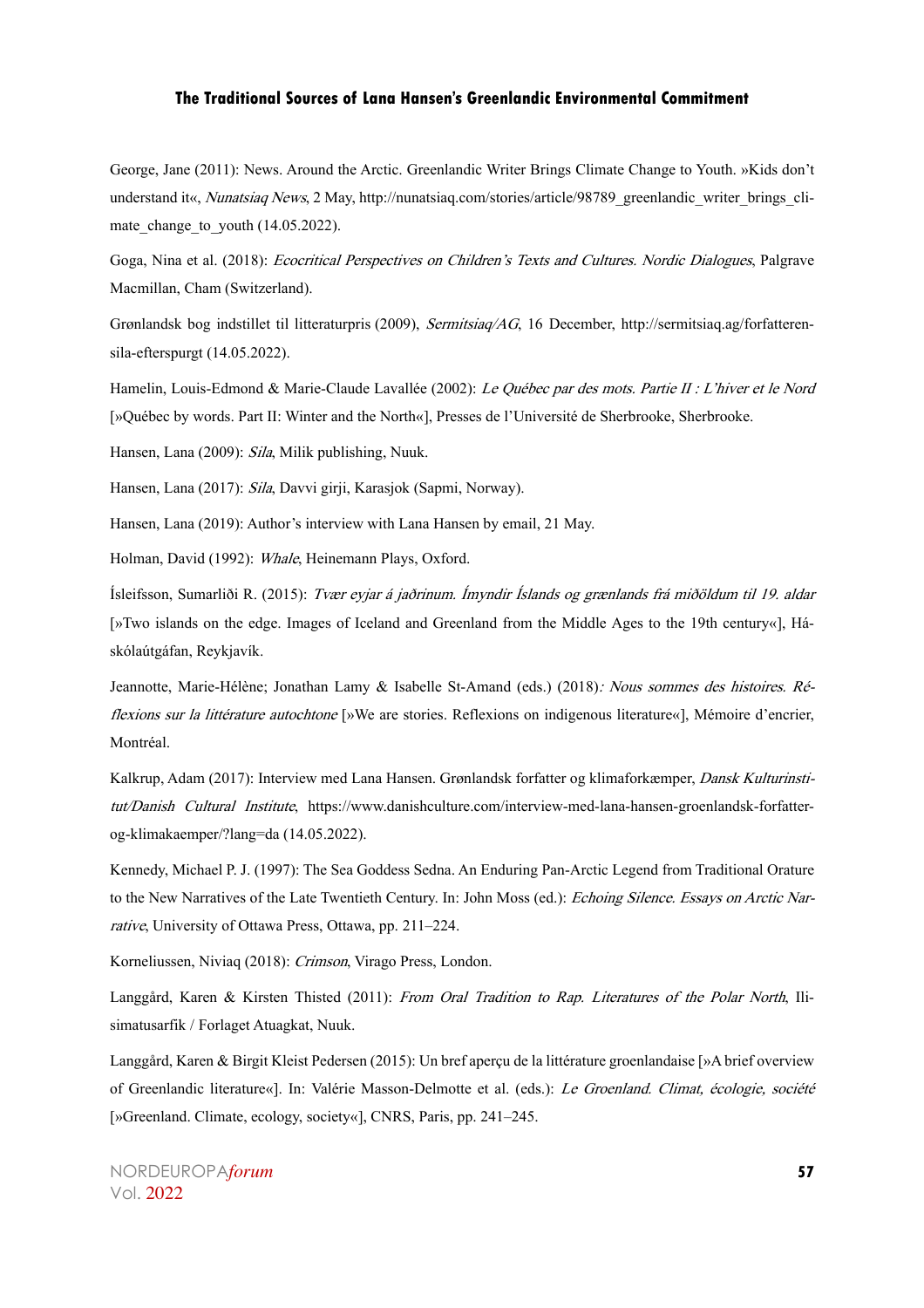Laugrand, Frédéric & Jarich Oosten (2011): La femme de la mer. Sedna dans le chamanisme et l'art inuits de l'Arctique de l'Est [»The Mother of the sea. Sedna in Inuit shamanism and art of Eastern Arctic«], Liber, Montréal. Leduc, Timothy B. (2007): Sila dialogues on climate change: Inuit wisdom for a cross-cultural interdisciplinarity, Climatic Change 85, pp. 237–250.

Lynge, Augo (2015): Trois cents ans après. Grønlandshavn en 2021 [»Three hundred years after. Grønlandshavn in 2021«], Presses de l'Université du Québec, Québec.

Lynge, Hans Anthon (2003): Juste avant l'arrivée du bateau [»Just before the boat's arrival«], L'éclose, Paris.

Østmo, Liv & John Law (2018): Mis / translation, colonialism and environmental conflict, Environmental Humanities 10:2, pp. 349–369.

Pélouas, Anne (2016): La partie émergée de l'iceberg [»The tip of the iceberg«], Le Monde, 31 March, p. 5.

Pongérard, Julien (2016): Nuna. On the Importance of Territoriality in the Elaboration of Inuit Identity, Université de Versailles-Saint-Quentin-en-Yvelines, Guyancourt.

Purich, Donald J. (1992): The Inuit and their Land. The Story of Nunavut, James Lorimer, Toronto.

Qumaq, Taamusi (2010): Je veux que les Inuit soient libres de nouveau. Autobiographie (1914–1993) [»I want Inuit to be free again. Autobiography (1914–1993)«], Imaginaire | Nord, Montréal.

Qumaq, Taamusi (1991): *Inuit uqausillaringit / Les véritables mots inuit. Un dictionnaire des définitions en inuk*titut du Nunavik (Québec arctique) [»The true Inuit words. A dictionary of Inuktitut definitions from Nunavik (Arctic Québec)«], Avataq Cultural Institute, Montréal & Inukjuak & Association Inuksiutiit Katimajiit, Québec.

Quppersimaan, Georg (1992): Mon passé eskimo [»My Eskimo past«], Gallimard, Paris.

Rasmussen, Knud (1921): Eskimo Folk-tales, Gyldendal, London & Copenhagen.

Ryall, Anka; Johan Schimanski & Henning Howlid Wærp (2010): Arctic Discourses, Cambridge Scholars Publishing, Newcastle upon Tyne.

Saladin d'Anglure, Bernard (1990): Frère-lune (Taqqiq), sœur-soleil (Siqiniq) et l'intelligence du Monde (Sila). Cosmologie inuit, cosmographie arctique et espace-temps chamanique [»Moon brother (Taqqiq), Sun sister (Siqniq) and world intelligence (Sila). Inuit cosmology, arctic cosmography and shamanic space-time«], Études/Inuit/Studies 14: 1–2, pp. 75–139.

Sommer, Karsten (2013): Grønlandsk børnebog udvalgt til oplæsning på 2000 biblioteker i Norden, KNR, 25 February, https://knr.gl/da/nyheder/grønlandsk-børnebog-udvalgt-til-oplæsning-på-2000-biblioteker-i-norden (14.05.2022).

Sonne, Birgitte (1990): The Acculturative Role of Sea Woman: Early Contact between Inuit and Whites as Revealed in the Origin Myth of Sea Woman, Commission for Scientific Research in Greenland, Copenhagen.